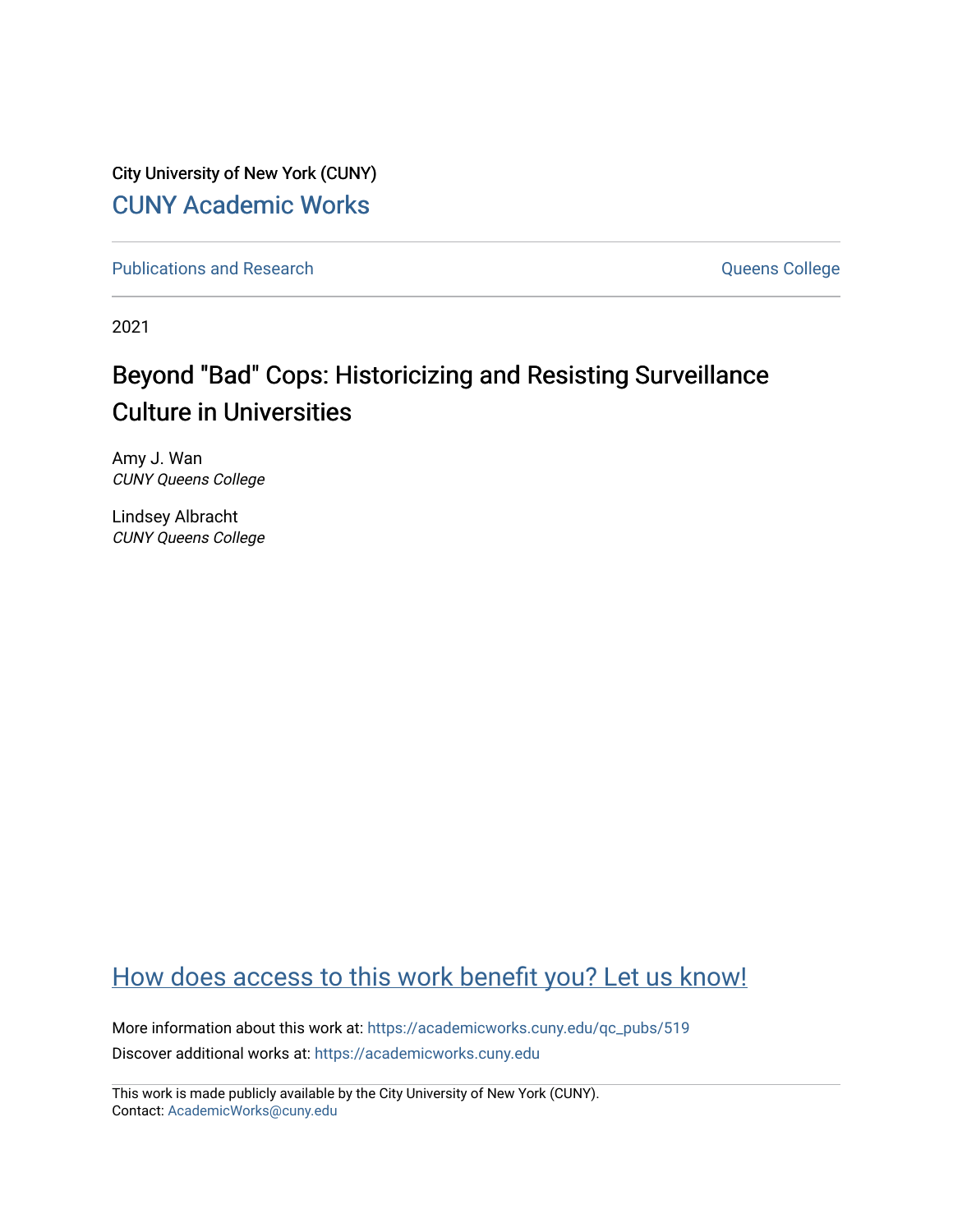## BEYOND 'BAD' COPS: HISTORICIZING AND RESISTING SURVEILLANCE **CULTURE IN UNIVERSITIES**

#### Lindsey Albracht, Amy J. Wan Queens College and The Graduate Center, City University of New York

#### ABSTRACT

In this article, we define and examine surveillance culture within US college classrooms, a logical extension of pervasive carceral and capitalist logics that underlie the US educational system, in which individual success is tied to behavior monitoring, rule following, and sorting, particularly within marginalized student populations. Reflecting anxieties about the expansion of educational access, we argue for how crisis and change have historically contributed to the urgency and opportunity to expand surveillance culture and consider why this has continued to happen as a result of the COVID-19 crisis. We offer suggestions and alternatives to surveillance culture that have helped us foster student engagement in our own classrooms while also arguing for more substantial structural changes that could challenge surveillance culture beyond the individual unit of the classroom.

Keywords: Pedagogy; Surveillance; Online teaching; Plagiarism, Cheating.

 $\bigcap$  ince March 2020, when the COVID-19 pandemic caused a turn to virtual learning, Since March 2020, when the COVID-19 pandemic caused a turn to virtual learning,<br>Stories have proliferated reporting a substantial rise in student cheating among college students. Students are reportedly forming GroupMe chats to share quiz and test answers (Loeb 2021), and increasingly purchasing essays from essay mills (Weale 2021). They are portrayed as seeking out "quick" answers on homework help sites (Lancaster and Cotarlan 2021), and hiring professionals to pose as them in online courses (Chen 2020). They are even admitting to cheating due to what they perceive as a "diminished" quality of learning online (Sellers 2021).

As writing specialists, and in our professional capacities as a Writing Program Administrator (Amy J. Wan) and a former digital pedagogy specialist at a Center for Teaching and Learning (Lindsey Albracht) at the City University of New York (CUNY), the public university system in New York City, we had commonly responded to faculty concerns raised by stories like this well before the pandemic began: we empathize with faculty, who often feel individually responsible for preventing cheating and plagiarism; we recognize that cheating and plagiarism happen, and that it might be happening more in this unprecedented moment. However, while these stories are not new, they are often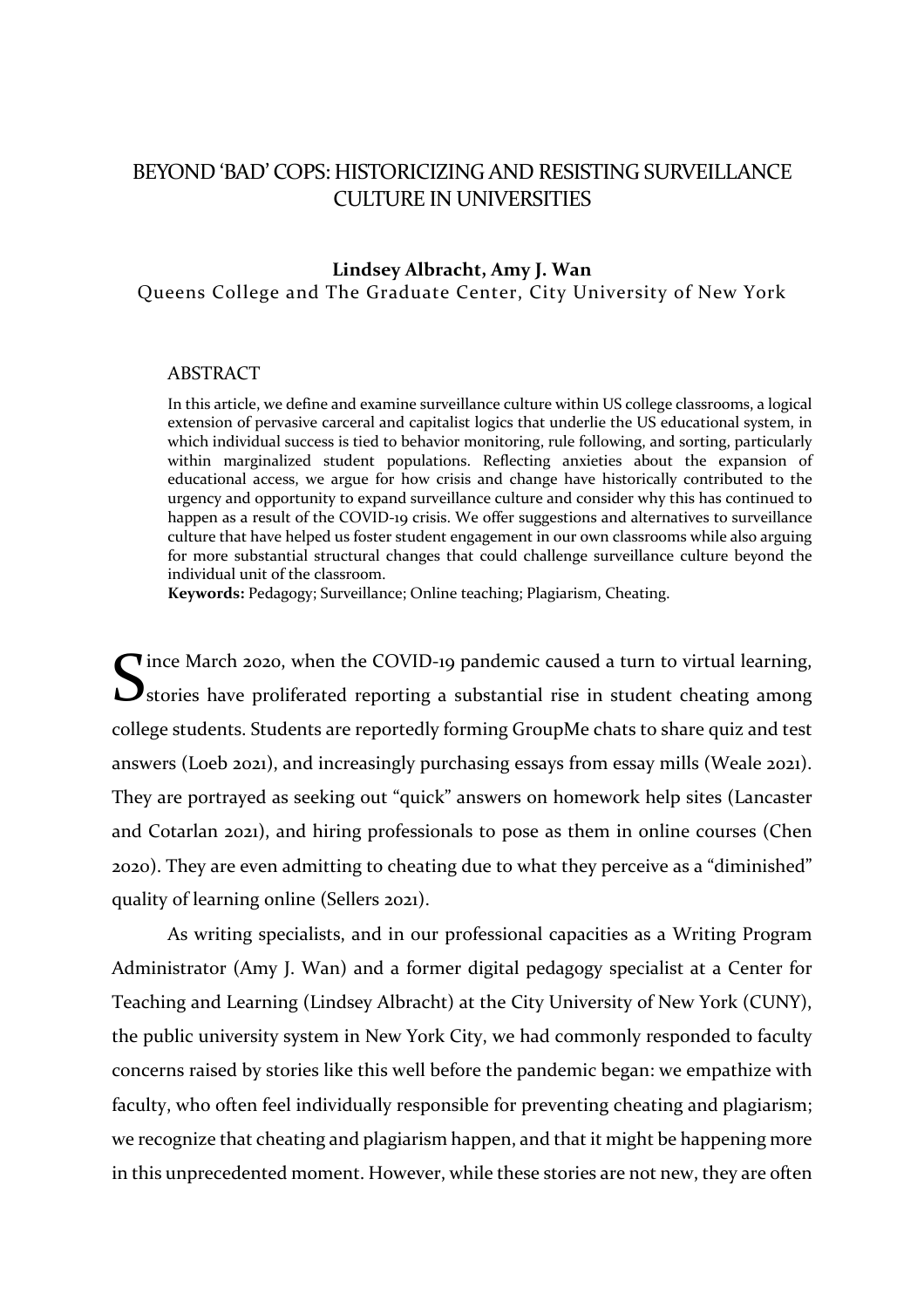used to sell both expensive surveillance technology "solutions" to institutions, and to cement strict, zero-tolerance policies and procedures designed, on their face, to "preserve" academic integrity. We argue that responses like these are not only commonly ineffective, but that they also exacerbate surveillance culture.

Surveillance culture is part of the pervasive carceral and capitalist logics that underlie the US education system. These logics are reflected in both subtle and overt ways on many US college campuses. The presence of a pervasive school-to-prison pipeline in the US (Heitzeg 2009; NAACP 2005), is likely to disproportionately impact marginalized student populations—such as those at a public-serving, access-oriented, majority-minority, urban institution like CUNY—before they arrive at college. This means that the close monitoring of behavior, the naturalization of rule following and sorting, policies which come with overly punitive consequences, and an automatic assumption of criminality or bad intentions from people in positions of authority are part of what many of our students come to expect from school before they even set foot on our campus. However, there are also more direct ties between US universities and the US system of mass incarceration and policing. For example, while close to  $70\%$  of US campuses have their own "campus safety," or security employees tasked with providing law enforcement services, public college campuses are more than twice as likely as private college campuses to use the services of "sworn police officers," who possess state power to arrest, and whose jurisdictions tend to reach into the surrounding community (Reaves 2015). Divestment campaigns at a variety of prestigious private US institutions has also recently drawn attention to how many universities include stocks for private prison corporations, such as the Corrections Corporation of America (CCA) and the GEO Group, within their investment portfolios (Watson 2016). State-funded public schools and colleges are commonly required to purchase furniture and supplies from incarcerated workers whose rate of pay averages between fourteen cents to \$1.41 per hour (Sawyer 2017). These kinds of university-supported carceral ties help to directly and indirectly grow the criminal punishment system while increasing and reinforcing both the literal and metaphorical policing that students receive in earlier moments of their education.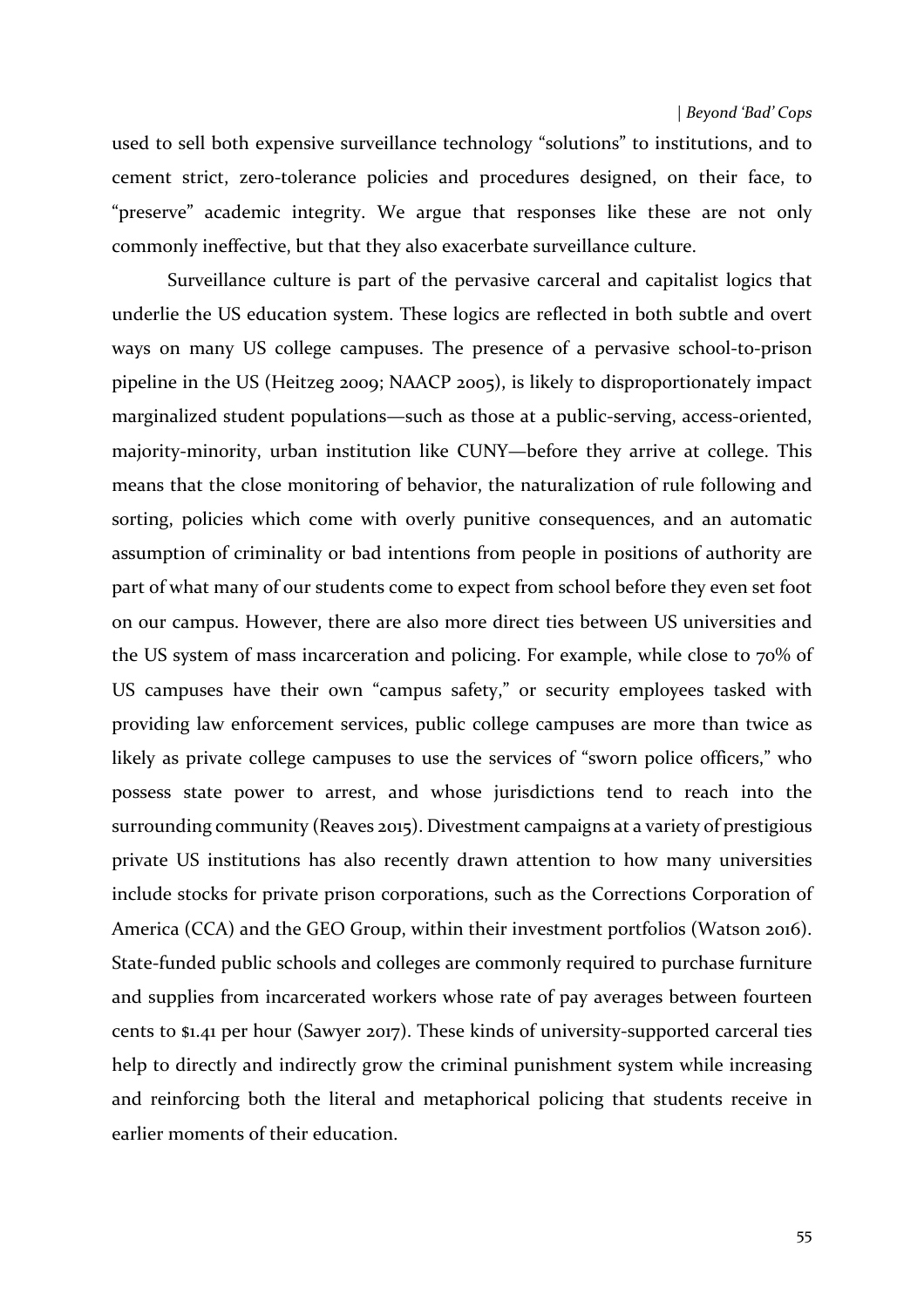Amidst forced rapid decisions, uncertainty, and dependence on educational technology and virtual classroom spaces, as happened in the early chaotic days of the pandemic, surveillance culture commonly intensifies and becomes increasingly naturalized. In this article, we consider how moments of institutional change and crisis have historically made colleges more vulnerable to enacting surveillance-enabled "solutions" that do not necessarily prevent cheating or promote effective pedagogy, but that do position students and faculty as adversaries, and make surveillance culture seem logical, inevitable, and even equitable. Whether through the collection and monetization of student data, or through increasingly sophisticated surveillance policies and technologies, these "solutions" have commonly conveyed suspicion of students and positioned students and faculty as adversaries for decades. Untangling these narratives positions us to more impactfully resist surveillance culture in moments of future crisis, and also to understand its alternatives.

#### A BRIEF HISTORY OF CHEATING AND PLAGIARISM RESEARCH

It is helpful to understand our contemporary shift toward surveillance culture through considering how researchers and universities have historically framed the problem of academic dishonesty, shifting the focus from institutions and faculty to the behavior of the individual student during moments of acute change or crisis. While it is beyond the scope of this article to comprehensively outline all of the research on cheating and plagiarism in the US, understanding this shift and how it impacted imagined solutions and interventions can provide a new way of contextualizing pandemic-induced plagiarism and cheating narratives.

Before the early 1960s, research on cheating and plagiarism concerning higher education was relatively sparse. However, in the few studies that do exist, it was routinely acknowledged that students' decisions to cheat or plagiarize were complex. Some researchers more forcefully blamed bad course design, assignment design, or incompetent instructors (Hawkins 1932; Whitsel 1954), noting how and why instructors should treat accusations of plagiarism as carefully as possible (Kuhn 1957). One researcher gave two other reasons aside from instructor incompetence: a lack of trust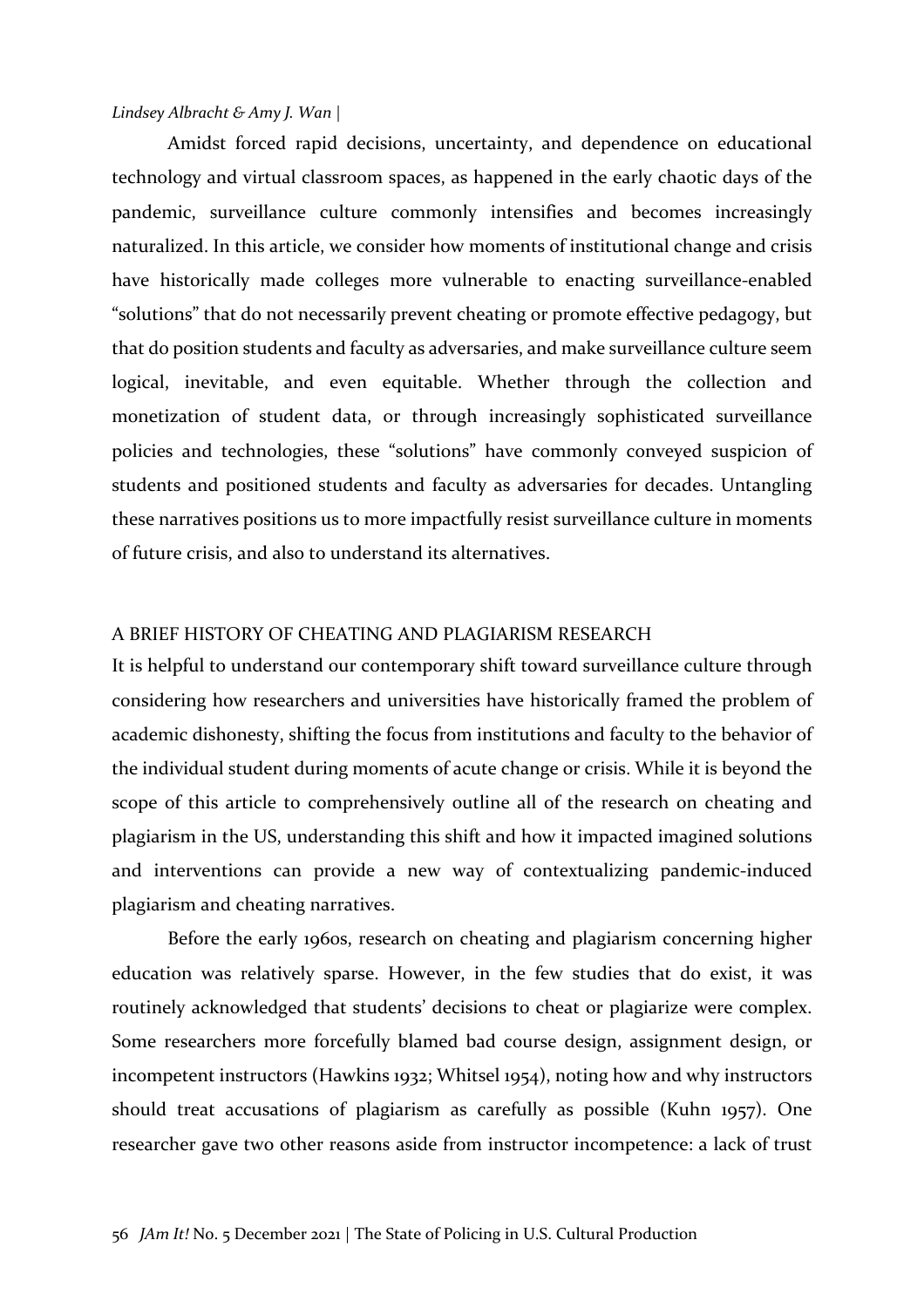between a student and an instructor, and fear of the impact of one, high-stakes examination in the determination of an entire course grade. She suggests working on building trust, and designing more low-stakes assignments as methods of preventing cheating in the future (Gillentine 1937). In a student survey issued by the *Phi Delta* Kappan, students blamed themselves, finding that the fear of not passing, a strong desire to please parents and to participate in grade-based activities, and laziness are the most common reasons why cheating and plagiarism occur (Carter 1928).

Many proposed solutions to combatting or discouraging academic dishonesty feel surprisingly contemporary and progressive. Writing from City College of New York in 1959, English professor Leo Hamalian suggests that plagiarism resulted from a lack of appropriate resources and the prevalence of increasingly overcrowded classrooms, which made students feel detached from the value of their work. He suggests taking a far more relaxed approach to paper deadlines while building trust with students who seem resistant to learning. In the *Phi Delta Kappan* survey, students suggested that cheating policies and punishments should be openly discussed and democratically decided upon by members of the class or by elected student government officials, since student-to-student disapproval of cheating would be its most impactful deterrent (Carter 1928). Other solutions included implementing policies like honor pledges (Doyle and Foote 1925), or even suspending traditional exams until we can take a more comprehensive approach to studying how and why cheating happens (Wrightsman 1959).

While there were several local studies of plagiarism and cheating on campuses, it wasn't until William Bowers conducted the first multi-institutional survey of 5,000 students from across almost 100 US-based institutions that we had a more comprehensive picture. Half of students who were surveyed admitted to engaging in some form of academic dishonesty since coming to college: findings that were relatively consistent with a number of local campus studies  $(1964, 193)$ . The study also found that students overwhelmingly both disapproved of cheating and also engaged in it, finding it simultaneously "morally wrong" and irresistible (194).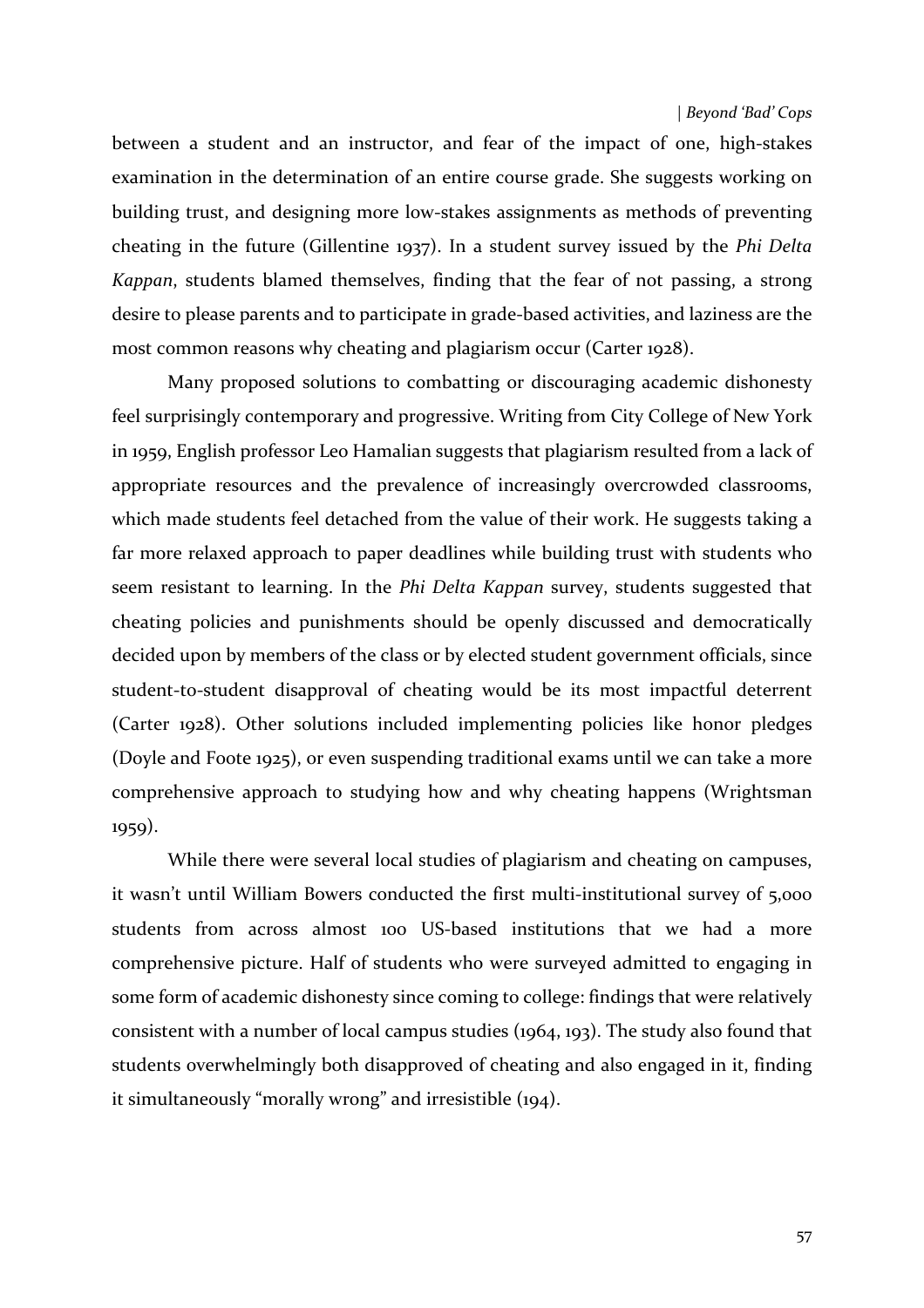The latter half of the twentieth century brought a number of important cultural and demographic shifts to US college campuses. The Cold War era youth culture figure of the "bad boy" challenged conformity and institutionalism in new ways (Medovoi 2005), creating new opportunities to understand cheating as subversive and "cool" rather than as shameful. Meanwhile, post-war increases in federal funding for higher education and advances of the Civil Rights movement produced "dramatic growth" in college access (Kim and Rury 2007). During this era, research on cheating and plagiarism remained similarly multifaceted. However, it also significantly *accelerated*, despite very little empirical evidence that the problem was getting worse beyond the perception of change. Suggestions for penalties also grew more comprehensive, and in many cases, more severe. This was also despite evidence from the same era which suggested that more severe penalties do not necessarily decrease the prevalence of academic dishonesty (Salem & Bowers 1970).

While it is too tidy and too inaccurate to suggest that all pre-1960s researchers blamed factors other than students compared to post-1960s researchers who primarily blamed students for cheating and plagiarism, it is noticeable that blame for academic dishonesty increasingly shifted to the way that a "culture" of cheating develops on campuses through students who enable it in the latter half of the 20th century (Bowers 1968). Research increasingly predicted which personality types or students who shared particular demographic features were more likely to plagiarize if the situation allowed for it (Hetherington and Felman 1964; Steininger et. al. 1964). Students were also assumed to be increasingly "cynical" (Daniels 1960), disillusioned, and disinterested countercultural acolytes, rejecting what was commonly framed as the university's tradition of intellectual honesty and, therefore, increasingly likely to cheat (Stavisky 1973; Trachtenberg 1972). There was an interest in exposing the practices of essay mills (Stravisky 1973; "Term Paper Companies and the Constitution," 1974; Trachtenberg 1972), advocating for faculty to solicit more reference texts from students to compare styles, to give more weight to final exams and oral presentations than to papers, and to require all essay writing to happen in class more frequently in order to combat these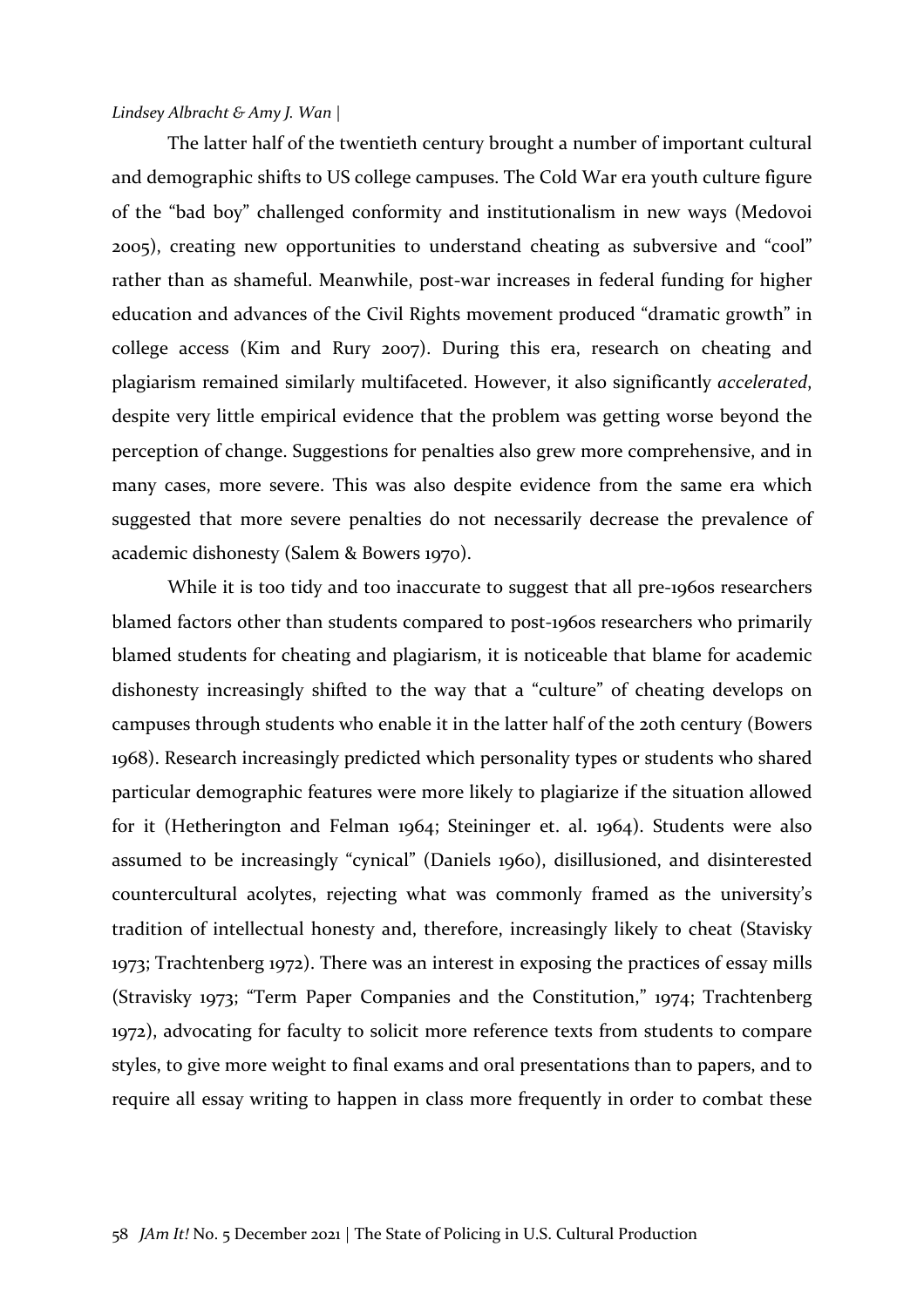problems. In 1960, UCLA officially adopted a policy to dismiss students accused of plagiarism from the university (American Association of University Professors).

The shift in blame from a lack of institutional resources, inadequate faculty development, and inadequate assignment design to perceived student motivations, personalities, and "predispositions" toward complying with university rules and standards has commonly resulted in a difference in solutions. It mirrors an intertwined capitalist emphasis on an individual's behavior as the reason for success or failure, and also a carceral emphasis on efficient, covert, and monodirectional detection and punishment. When we imagine ourselves to be supporting students who are momentarily disengaged in their learning, afraid of consequences, new to the kind of academic work that we are asking them to do, or who lack sufficient agency, *and* when we have adequate institutional support to treat students as individual people, solutions tend to be more nuanced and focused on teaching and learning. When we imagine our role is to "catch" and penalize students who are doing something wrong because of their lack of moral character, their lack of respect for academic work or for academic institutions, or when we patronizingly try to "protect" students from their own worst impulses, likening cheating to crime becomes more common, and solutions become both more individualistic and more punishment-oriented.

### SURVEILLANCE CULTURE IN THE SHIFT TO COMPUTER MEDIATED AND ONLINE LEARNING

The shift toward online learning and other forms of computer-mediated instruction in the mid-1990s reignited anxieties about academic dishonesty that bore some similarities to the ones which surfaced after the mid-century. While distance education through the mail, radio, and television had persisted since at least the 18th century (Kentnor 2015), learning online and learning in person but with the assistance of computers was a new terrain to navigate. However, it wasn't the late 1990s and into the early 2000s that the price of computers and the more widespread availability of internet access made online learning a possibility for a much wider range of students. Likewise, it wasn't until then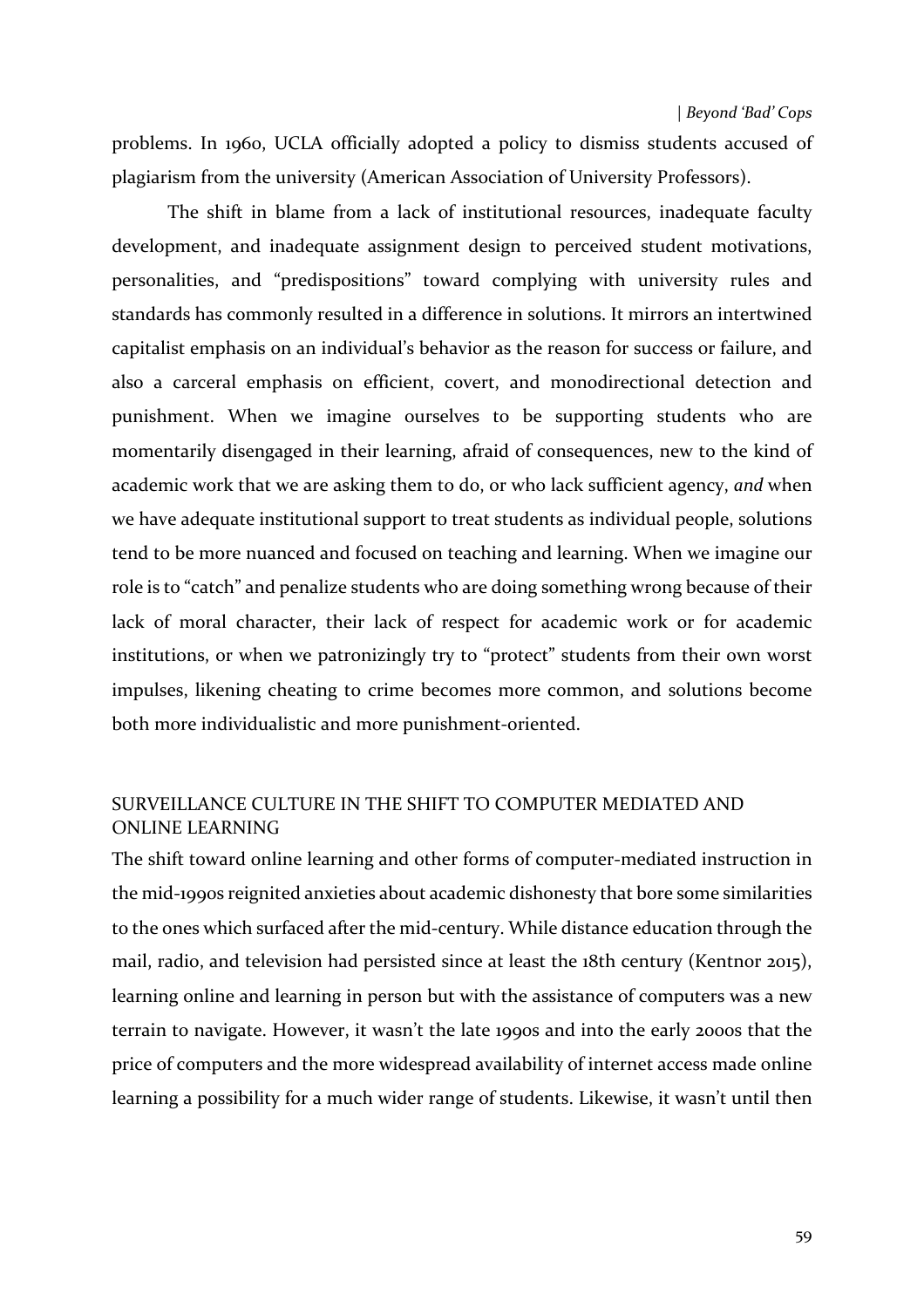that a perceived need for technologies that perform a surveillance function entered into the equation.

Tracing the development of Learning Management Systems (LMSs) like Illias, Dokeos, eCollege, Moodle, and eventually Blackboard can be a helpful way to understand how the growth of surveillance culture has become normalized and pervasive in moments of change and educational democratization. The specific ways that these LMS technologies have continued to develop reflects some troubling assumptions about students, their perceived deficiencies, and the "need" to monitor and control them.

In Pedagogy and Practice: A Multi-modal Approach for a Multi-ethnic Online *Classroom*, Mary-Lynn Chambers documents the initial development and marketing of LMSs to universities, noting that because the interest in computer-assisted learning still primarily came from predominantly white and wealthy schools where students had access to expensive technologies, this meant that the majority of LMSs were initially "designed by whites, implemented by whites for a predominately white audience, and promoted by whites"  $(2016, 37)$ . Yet, as the popularity of online learning grew, so did the surveillance capabilities of LMS products. Platforms that were initially dedicated to storing material and facilitating collaboration—or even to providing a free or low-cost open-source option based on the pedagogical theories of social constructivism like Moodle  $(38)$ —began to develop more sophisticated ways to track and report student behavior. This was due in part to the fact that advances in computing technology made the tracking of student engagement through learning analytics more possible. However, it was inevitably also because offering surveillance options seemed necessary if an LMS desired to compete within a marketplace of increasingly sophisticated platforms claiming to track student "outcomes" for the purpose of improving them.

Today, LMSs capture a wide variety of data on student (and faculty) behaviors, often without the consent or knowledge of students and faculty who use them. Ann Hill Duin and Jason Tham call attention to instructors' common use of LMSs without knowing about their surveillance capabilities. They describe the pervasive amount of data collection that "includes the compilation and sharing of aggregate data across all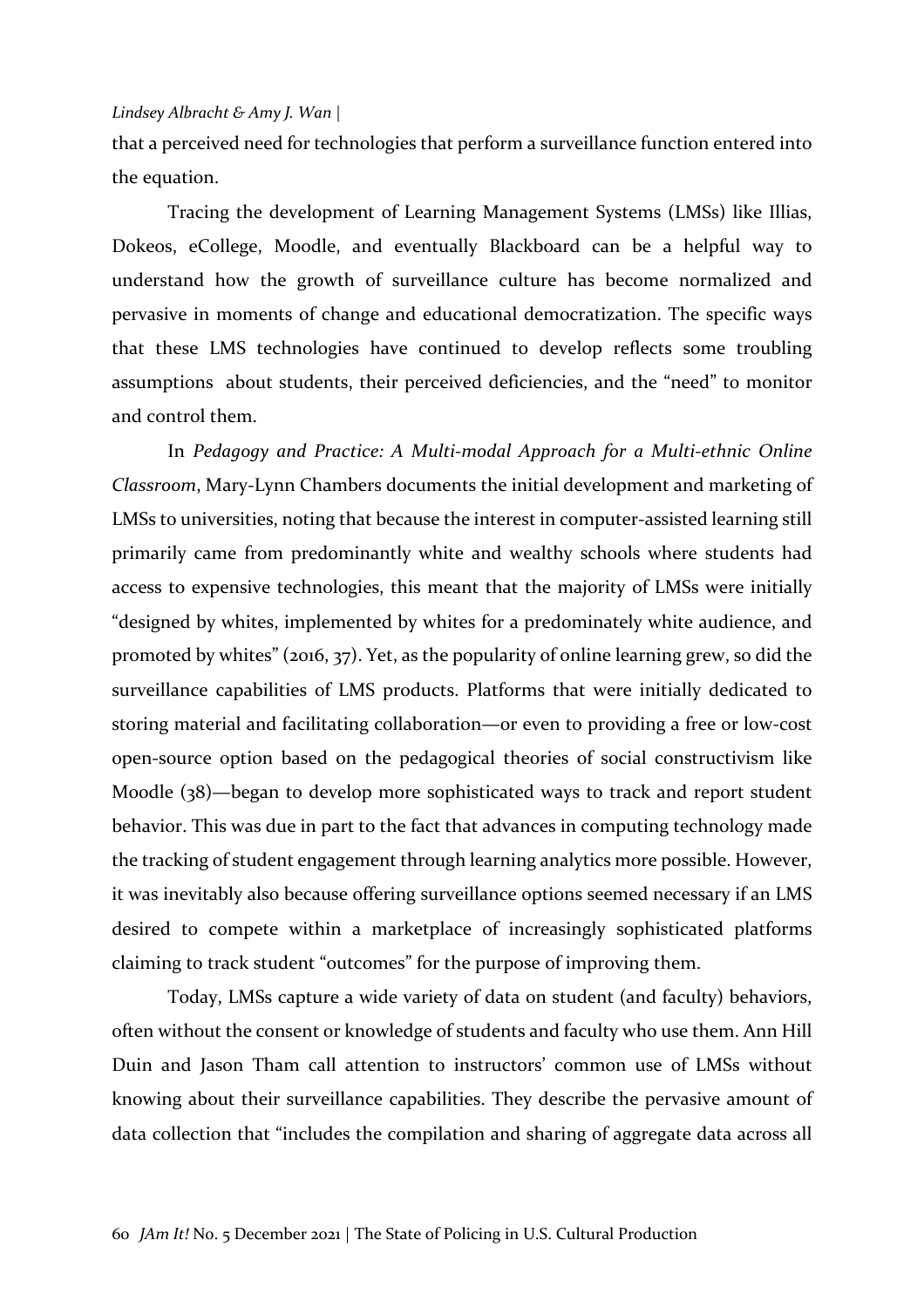courses and institutions as a means to better understand learning and improve student success" (2020, 16). As Estee Beck describes, "Blackboard and Canvas, two commonly used learning management systems within many universities, use data analytics to track student engagement, including the amount of time logged into their systems and clicks across modules" (2016). In many cases, data like this is only available to faculty, not students, and in fact, students often do not know that faculty have access to this information as part of the class. If an instructor uses an LMS, opting out of this data collection is not an option, as these agreements are made between educational technology companies and the institution.

For some faculty, the predictive analytics available to them via an LMS might seem like more "benign" surveillance, or even a helpful way to keep students on track with their own work. However, analytics like these can also miss a more complex picture. They can equate something that is as complicated as academic engagement with time that a student has a browser window open and not idle on their device, and can encourage an antagonistic relationship to develop between students and professors built on impartial information. Faculty must also recognize that these surveillance capabilities can easily be used to assess *their* own efficacy in the classroom by the larger institution. For example, Blackboard, one of the most popular LMSs on the market today, claims to measure which faculty are the most "innovative," the instructional design practices that lead to "improved student performance," and as a result, which students are the most "at-risk" of earning a low grade or withdrawing from a course ("Blackboard Analytics for Learn"). Metrics like these could be used to support students who are struggling as easily as they could be used to sanction faculty whose "low performing" students are indicative of their own "poor" performance. If faculty believe that the data that Blackboard collects does not necessarily tell an accurate story about what happens in our classroom or why a student is failing to engage with content that we assign—if we would not want to be monitored in these ways without our consent or knowledge—we should not be doing this to our students.

The link between predictive analytics that are meant to track and report the potential for certain kinds of student or faculty behavior are also concerning both for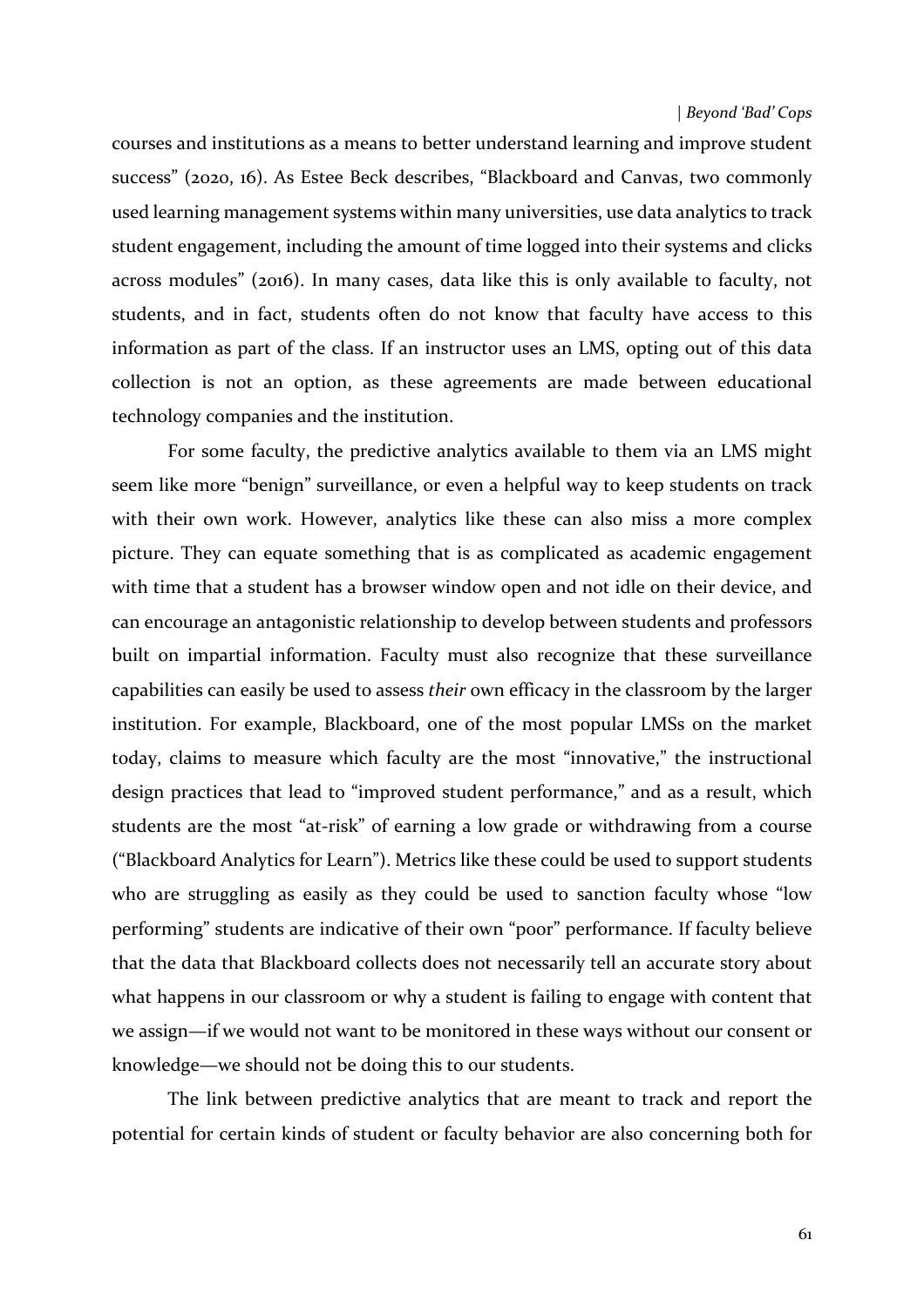the ties that these tools have to policing, crime, and punishment, and also for what we know about the way that algorithmic models teach themselves based on the collection of previous data. In the book *Weapons of Math Destruction*, Cathy O'Neil argues for how predictive tools like PredPoll CompStat, and HunchLab—tools used by the criminal punishment system to analyze historic crime data in neighborhoods in order to predict the likelihood of future crime—focus disproportionately on communities with poor, racialized residents. The result, argues O'Neil, is that "police departments... zero in on the poor, stopping more of them, arresting a portion of those, and sending a subgroup to prison"  $(2016, 91)$ . The areas where it seems that it is more likely for crime to occur are the areas where crime is *already* overly documented, even though the vast majority of what the tools predict are the possibility of "nuisance crimes," or non-violent offenses like panhandling and selling or possessing small quantities of drugs (86). O'Neil argues that these "digital dragnets" are just as likely to predict and continue to single out crimes of poverty as the broken windows and zero-tolerance policies that preceded them  $(104)$ .

With this in mind, it is useful to consider not only what predictive analytics are likely to detect, but also whether surveillance advancements like this would have been made in the first place had the demand for LMS technologies not expanded. The use of the platform by students who are more frequently figured in deficit narratives as more likely to "struggle," or to lack aptitude or motivation for schoolwork, has undoubtedly increased an appetite for these features. While we are not arguing that there are no students who are more likely to struggle, or that some students show less enthusiasm for their coursework, predictively anticipating which students will fail shares the potential to disproportionately identify students who are struggling for the wrong reasons. This can create the false narrative that students are failing *because* of a fairly simplistic lack of motivation or will: because they are too lazy to do the readings, and not because predictive analytics are identifying students who experiencing a greater lack of access to things that support their basic needs, like housing, food, healthcare and mental healthcare services. In individual, classroom-level cases, this might lead to bad assumptions and inappropriate interventions. Building relationships with students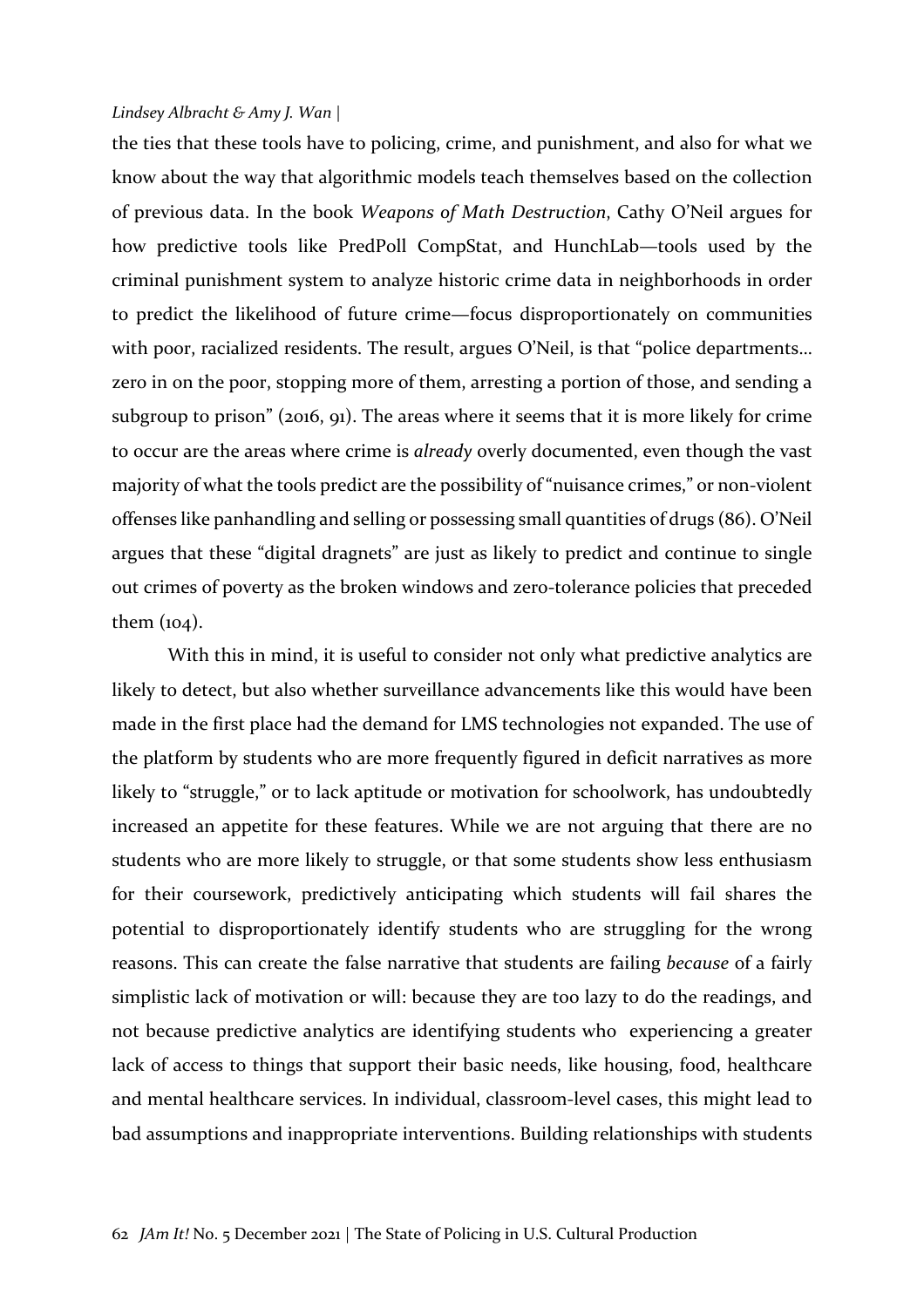can reveal a much more complex picture of how and why they are struggling in a class than what we can glean from looking at a spreadsheet that reveals how much time they spent looking at a video.

Surveillance technologies also rhetorically position students as liabilities to the university's academic integrity— potential liars or cheaters who need to be rescued from their own worst impulses—a story we have been telling about students ever since a greater number of non-white, female, international, working-class, and poor students have joined our campuses. These technologies put administrators and educators in the position of law enforcement officers entrusted with ensuring the validity of the degree that students earn. They can also quantify an extraordinarily complex process—like innovative, supportive, caring, culturally responsive, community-engaged teaching and instructional design—in crude, simplistic, and patronizing waysm tying faculty efficacy to students' course grades and to superficial metrics of engagement.

Still, our choice to use or avoid a certain LMS or particular features that it contains might not be fully within our control, and these platforms *do* provide critical affordances. So, while it might not be possible to opt completely out of the surveillance functions that they perform, writing studies scholars like Duin, Tham and Beck argue for the necessity of making these surveillance capabilities visible so students can begin to recognize the various ways their information is tracked and stored: not just by LMSs but also other technologies like phones and search engines. Such approaches put the instructor in the position of collaborating with students to address surveillance technologies, rather than deploying them in service of seeking out students to track, manage, or punish. On this matter, faculty who are in less vulnerable employment positions should demand to know the way that their own behaviors are tracked within these platforms as well, and to advocate for transparency on behalf of untenured, contingent, and graduate student faculty.

#### PLAGIARISM DETECTION SOFTWARE AND SURVEILLANCE CULTURE

Use of technologies that claim to help faculty to detect plagiarism has also been a pervasive and persistent way that universities have monitored students' behavior for at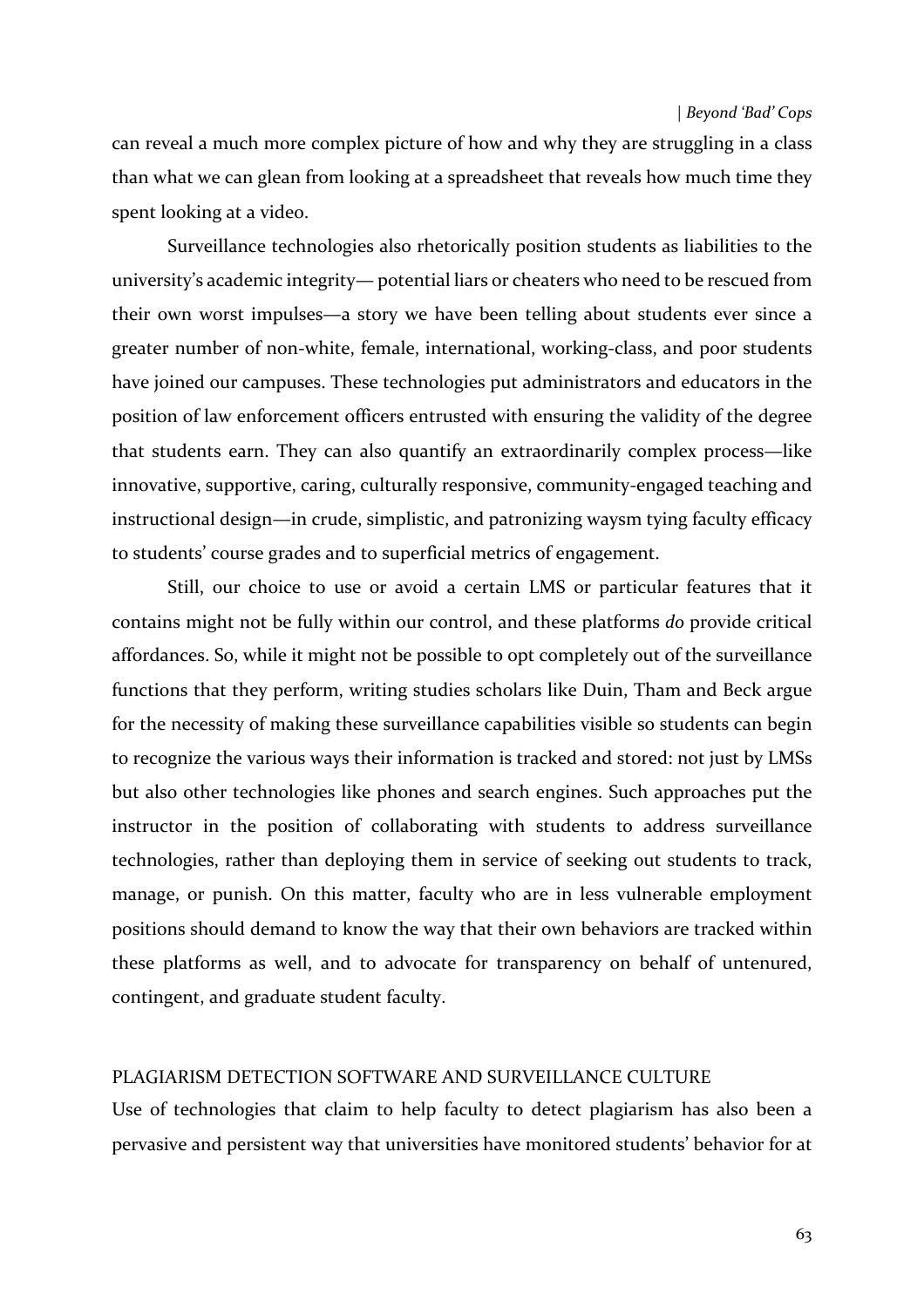least two decades. Platforms such as TurnItIn operate by collecting a continuouslyexpanding archive of student and professional writing onto a database, and then comparing that writing to the new writing that students submit for their classes. As Sean Michael Morris and Jesse Stommel (2017) have detailed, this means that when students upload their work, it ceases to belong to them, and becomes a way for the forprofit tool to expand its own efficacy.

Depending on university preferences, sometimes individual students are allowed to consent to "opt out" of the collection of their paper. However, in these cases, universities can also create a local version of the database, storing student work that comes only from within a single institutional context. Either way, it is the university's decision to set the preferences for students, and students cannot opt out entirely, nor do they have the permission to delete their paper from the database after the semester ends ("Top 15 Misconceptions"). The bottom line is that this product is continuously strengthened by the addition of work that students do not necessarily consent to share, and that students themselves cannot remove.

In 2007, Susan E. Schorn, a writing coordinator at the University of Texas at Austin, found that a simple Google search (or, in other words, copying and pasting language that seemed incongruous with the rest of a student's text into Google) detected plagiarism at a much more accurate rate than either TurnItIn or Safe Assign. A follow-up test in 2015 showed similarly high false positive and false negative plagiarism rates. While these tools are commonly referred to as "plagiarism detection software," they do not necessarily *detect* plagiarism, but simply flag papers for their similarities.

Schorn's presentation at the 2016 Council of Writing Program Administrators Conference further pointed to the double standard that "academic integrity" policies create in universities. As Schorn noted, ghostwriters in university communication offices regularly write speeches and official communications on behalf of college administrators. Faculty commonly use model syllabi, assignment prompts, or other teaching materials without attribution. Even college plagiarism policies—the language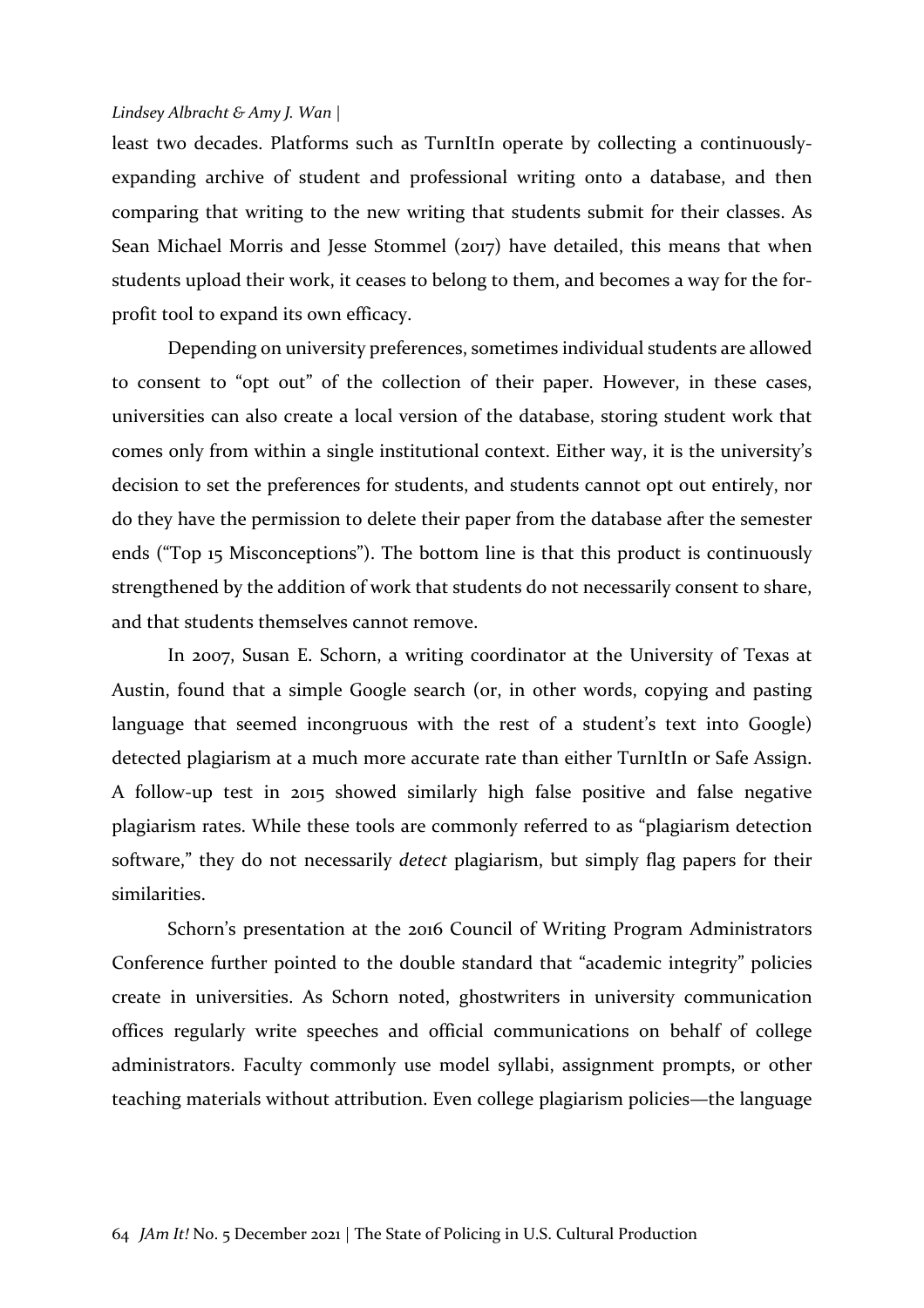that many professors are required to copy and paste directly into their own syllabi—are, ironically, commonly plagiarized.

Other research within our field has suggested that software designed to curb or detect plagiarism is not only largely ineffective, but it can also have other negative impacts, such as "overemphasiz[ing] attention to surface issues" (Vie 2013), oversimplifying or confusing the meaning of plagiarism (Mott-Smith 2017, Price 2002, Howard 2001), and monetizing student data for corporate profit without the consent of students themselves (Morris and Stommel 2017). These tools not only do not work but they also treat student writing as a product for corporate consumption. They devalue student writing, separating students from their agency and universities from money that could be used to support students (and their instructors) rather than to monitor them. At CUNY, Luke Waltzer, Lisa M. Rhody, and Roxanne Shirazi testified to the CUNY Board of Trustees in December 2020 against the impending contract approval for almost 2 million dollars for Turnitin, citing its ineffectiveness as plagiarism detection and questioning its cost in the context of budget cuts that have reduced the hiring of those who actually teach writing at the university.

And while surveillance tools like Turnitin and SafeAssign give the illusion of teaching writing practices like research, citation use and academic integrity, they often only show students how to address the particular systems that are monitoring their writing for "originality." Lesson plans center around how to avoid plagiarism by focusing on the lengths of quotations, rather than understanding how to integrate sources into the argument of an essay, or understanding why conventions and rules exist in the first place. Sometimes teachers require students to run their essays through surveillance tools before handing it in for a grade in order for students to see the percentage of their paper that is deemed "original." The attention on students' potential to plagiarize or cheat, thus creating a need to surveil students in the process, is not only misdirected, but it also impacts the efficacy of our teaching and the quality of relationships between instructors and students. The deployment of these technologies shifts students' focus away from understanding, valuing, critiquing, and even altering existing citation and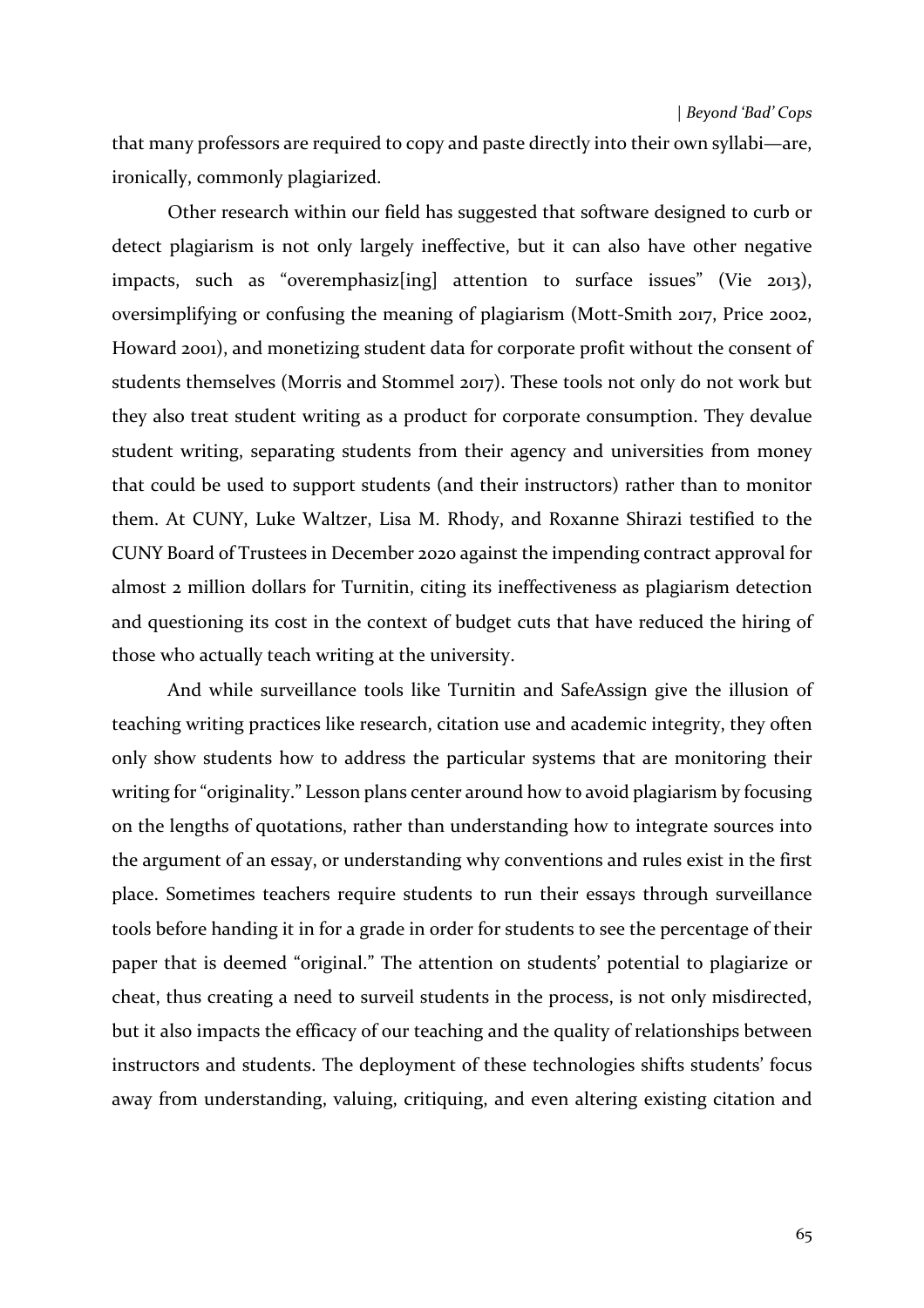knowledge-production practices to suit their own rhetorical purposes and goals, and toward complying with opaque rules that carry high-stakes consequences.

#### SURVEILLANCE POLICIES

While plagiarism software and LMSs provide prominent examples of teachers trying to prevent a small number of students from cheating by subjecting a wide number of students to surveillance and to the non-consensual theft of their work as a result, our everyday teaching practices can also create pervasive opportunities for surveillance. It is not only the use of expensive and inaccurately deployed technological surveillance "solutions" to what may or may not be a media-manufactured cheating "epidemic" that concerns us as faculty educators. It is also the proliferation of what Jeffrey Moro has called "cop shit," defined as "any pedagogical technique or technology that presumes an adversarial relationship between students and teachers" (2020). For Moro, "cop shit" includes practices like unforgiving deadlines and absence policies, which contribute to a culture in which a teacher is spending more energy on making sure students are not engaging in "wrongdoing" rather than learning.

We find the presence of "cop shit" in our own classrooms constantly and, as individual people who are part of large systems that we do not control, we have to make difficult decisions about how to meaningfully eliminate it while giving students enough structure to remain on track. A lack of dedicated and ongoing time and space to professionally develop and to encounter alternatives makes it easy to do unto students what was done unto us. However, confronting our own "cop shit" commonly comes with a sense of relief. Less often than in the past, we find ourselves in the position to make impossible, arbitrary judgment calls that do not align with the rest of our pedagogical philosophy. For instance, Amy J. Wan had a long-standing policy of decreasing paper grades by a third for each day it was late, and was spending an extraordinary amount of time and emotional labor fielding students' reasons for late papers and determining which "excuses" were legitimate, not to mention keeping track of the late penalties and their impact. The policy was always there, passed down to her when she was a graduate instructor and it stuck, unnoticed, until she spent some time a few years ago trying to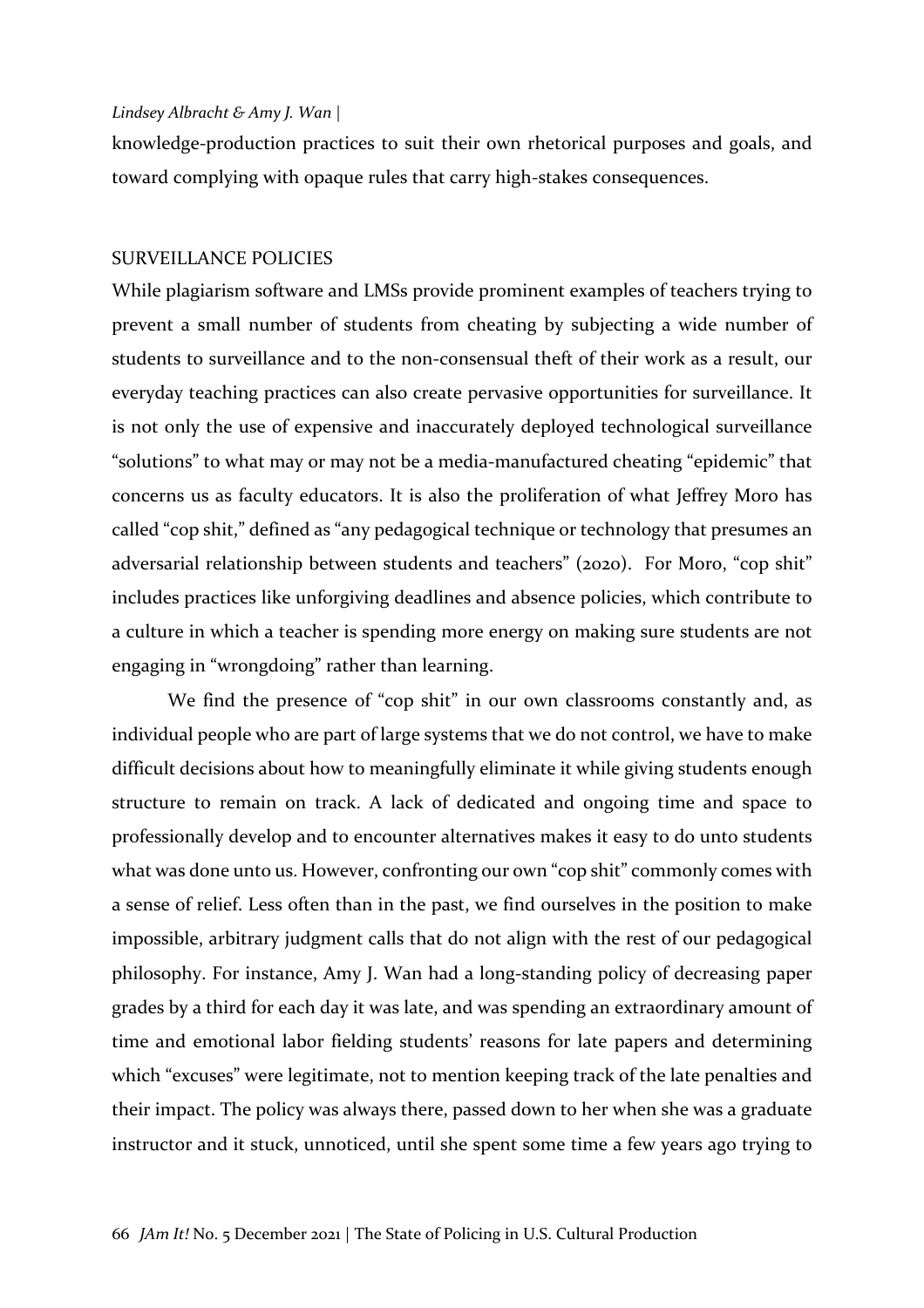make her syllabus policies friendlier, more inviting, and adhering the principles of universal design. That late paper policy actually surprised her, hiding in plain sight but then revealed with this different framework about how the structure of the class communicates a particular set of values and attitudes to students.

Lindsey Albracht also inherited policy language and practices as a graduate student instructor that seemed logical or inevitable when she first began to implement them, but that were really just "cop shit" on further inspection. One policy instructed students about the harsh penalties that they would face for perpetually checking their cell phones, claiming that seeing or hearing a student's phone would be grounds for asking them to leave the class. Another policy refused late papers outside of "extreme" circumstances, noting that even "most illnesses and computer problems do not constitute an 'extreme' circumstance," a position that Lindsey never really found tenable or necessary, but felt initially obligated to uphold because of warnings that students would take advantage of her if she seemed more flexible.

Both Wan and Albracht now not only do not have late penalties: they advertise this fact to students, telling them that deadlines are in place to help them with their own time management, but that a meeting after a deadline has passed to make a new set of deadlines is always possible. Not only do students mostly continue to turn in work at the same rate that they did in the past (most are on time, some are a little late, and some work never comes), but students who were behind for very legitimate reasons are now more likely to feel that it is possible to catch up. However, for both Amy and Lindsey, it was not until they encountered colleagues' more generous policies (and had the time to reflect on those policies) that they felt motivated and empowered to change the language initially copied and pasted from syllabi provided by a department or program: syllabi which communicated, tacitly and explicitly, the department's own expectations on its instructors.

Unfortunately, changing policy language alone will not disrupt surveillance culture without a commitment to helping faculty develop meaningful alternatives that feel authentic to their pedagogical values. In examples from our own institution, the City University of New York (CUNY), is classified by the United States Department of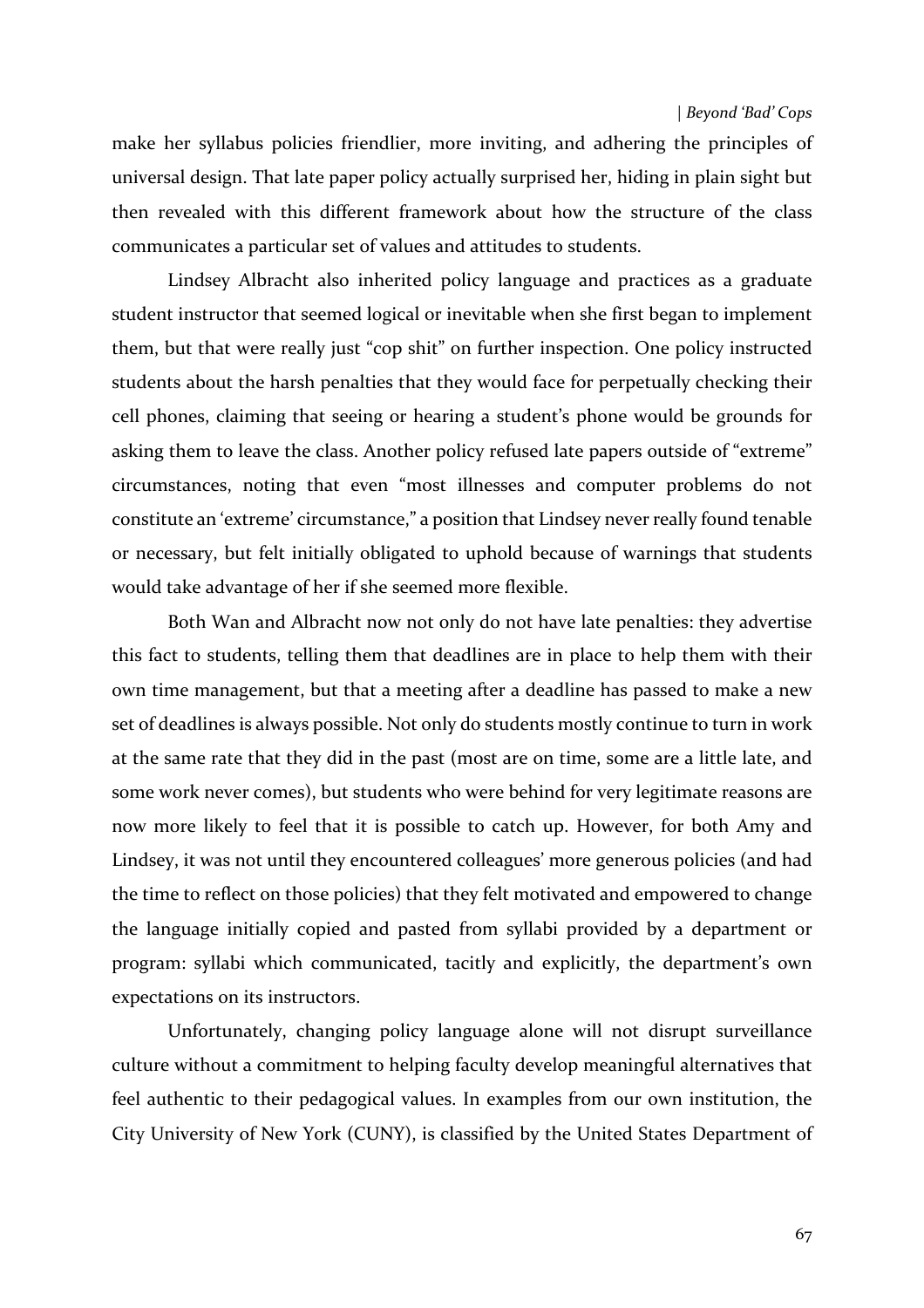Education as a non-attendance taking institution. While institutions within our system interpret the meaning of this classification differently, the Academic Policies and Procedures document for Queens College (where we both teach) states that "absence in and of itself shall not affect a students' grade." However, professors make choices about how to implement (or to "get around") this policy that are commonly embedded in a variety of ingrained assumptions about students that can greatly limit imagination and agency.

When we hire and train new instructors, or when we teach mid-career faculty about translating their face-to-face course into an online format, this policy is one that gets questioned most often. Many teachers cannot conceive of being in charge of a class in which we are not keeping track of which students are present, and then penalizing those who do not attend. Instructors often fixate on how we can continue to ensure students' presence in our classrooms, rather than on how we can find ways to increase student engagement in our classes that can happen with or without students' physical presence. Thus, the common practice of tying students' grades to "participation" becomes a solution to teaching in a non-attendance taking institution. Counting up how many times a student spoke, or wrote something in a forum, becomes a proxy for "engagement." The practice of requiring a certain number of low-stakes activities that students must be present to complete persists, too. The effect is that students attend classes where there is a grade-based attendance policy in defiance of the stated rule. And practices like this render our non-traditional policy indistinguishable from traditional ones, and rely on systems of rewards and punishments to do work that should be far more pedagogically complex.

During distance learning, an additional CUNY policy stated that we could not require students to use their cameras during synchronous class times or for the purposes of proctoring exams. There were many sensible reasons for this policy in response to our particular student body. In New York City apartments, where a majority of our students live in multigenerational households where they share their learning spaces, it is common for students to learn online in spaces where other people are present, including children. Parents must give consent for minor children to appear on screen,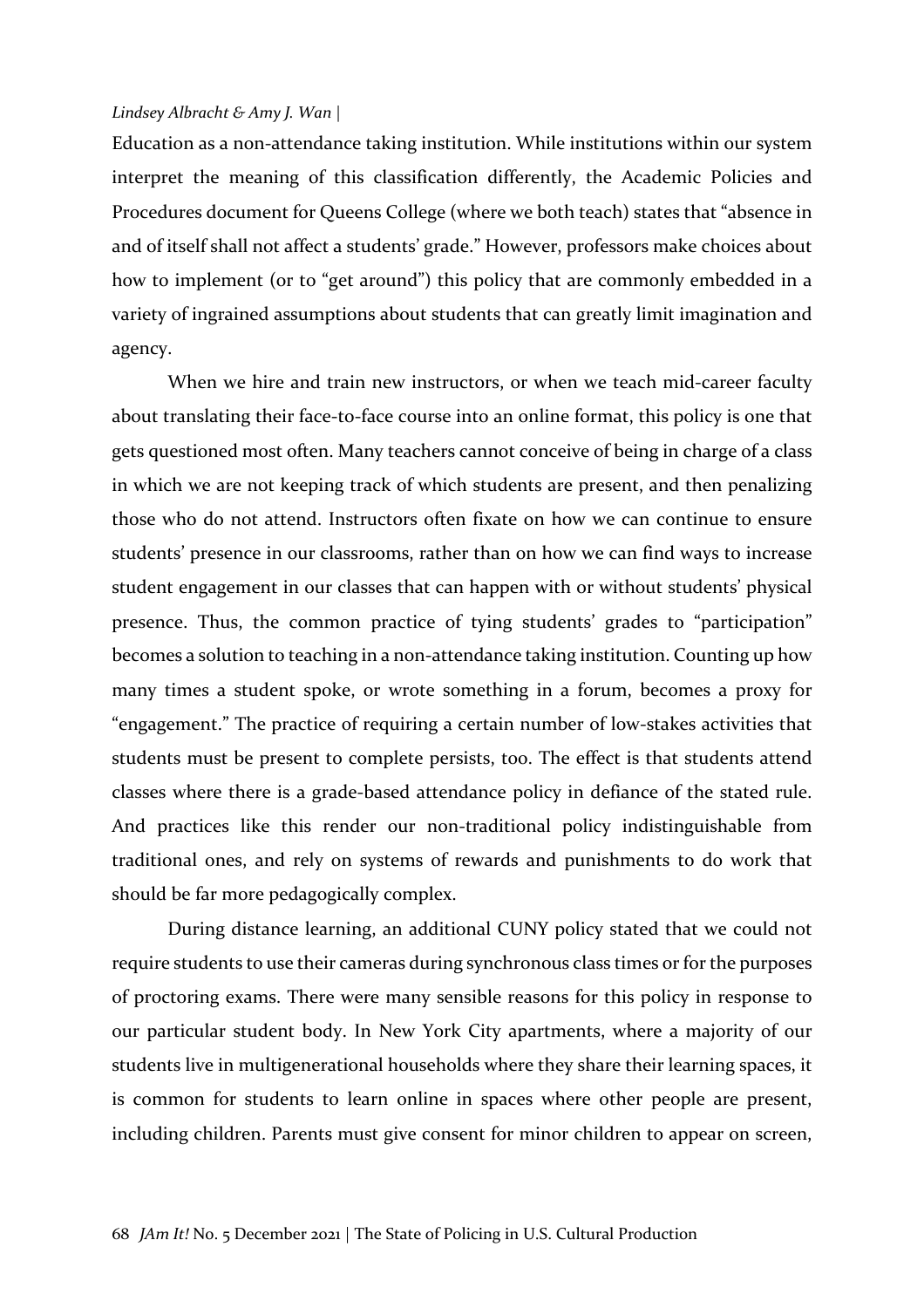and this is not something that we can consistently guarantee. We also have students who live in a variety of congregate living situations (including shelters) or who need to access their classes in other public places and may not have felt comfortable to advertise this to their peers or their professors. We've had students take synchronous online courses from their car while parked in a parking lot where they could access high-speed internet when this wasn't a possibility at home, or "tune in" to class during a last-minute work shift, or attend class while caring for young children or siblings.

The impulse to "get around" this policy, or to disregard it entirely, was real and understandable. Having and emphasizing a rule that says that students are not required to use their cameras has meant and continues to mean that we must sometimes teach in Zoom rooms full of a sea of black boxes where we are unable to see our students' faces and monitor their physical presence in the classroom. While we both recognize why requiring cameras can participate in surveillance culture in ways that were not pedagogically feasible, we share the sense that it can be difficult, lonely, and joyless to teach to the boxes. However, rather than deferring to surveillance, we have been challenged to build community and participation in other ways such as collaborating with students to use tools like Padlet, Google Docs, Slack, Jamboard, MentiMeter and Hypothes. is. The black boxes have encouraged us to make creative new uses of the Zoom chat or polling feature, to play games, to develop a class shorthand with a variety of reaction buttons and emojis, and to lighten up the chat with gifs and memes. Amy has had students video or audio record their essays to share with the class, and invited others in the class to respond, which almost every student has done. Lindsey sets aside class time in the first several weeks near the beginning of the semester to facilitate getto-know-you synchronous chats and other activities where students are encouraged (though never required) to share pictures of our pets and houseplants, pictures of things we have been cooking or eating, places we love in Queens, what we are watching, the places that we miss from campus, and songs that we are listening to as we write.

We have found that strategies like recasting engagement, and realizing when engagement is possible (during class, or after class in asynchronous writing tasks) means that we hear from more students than we would in a more traditional class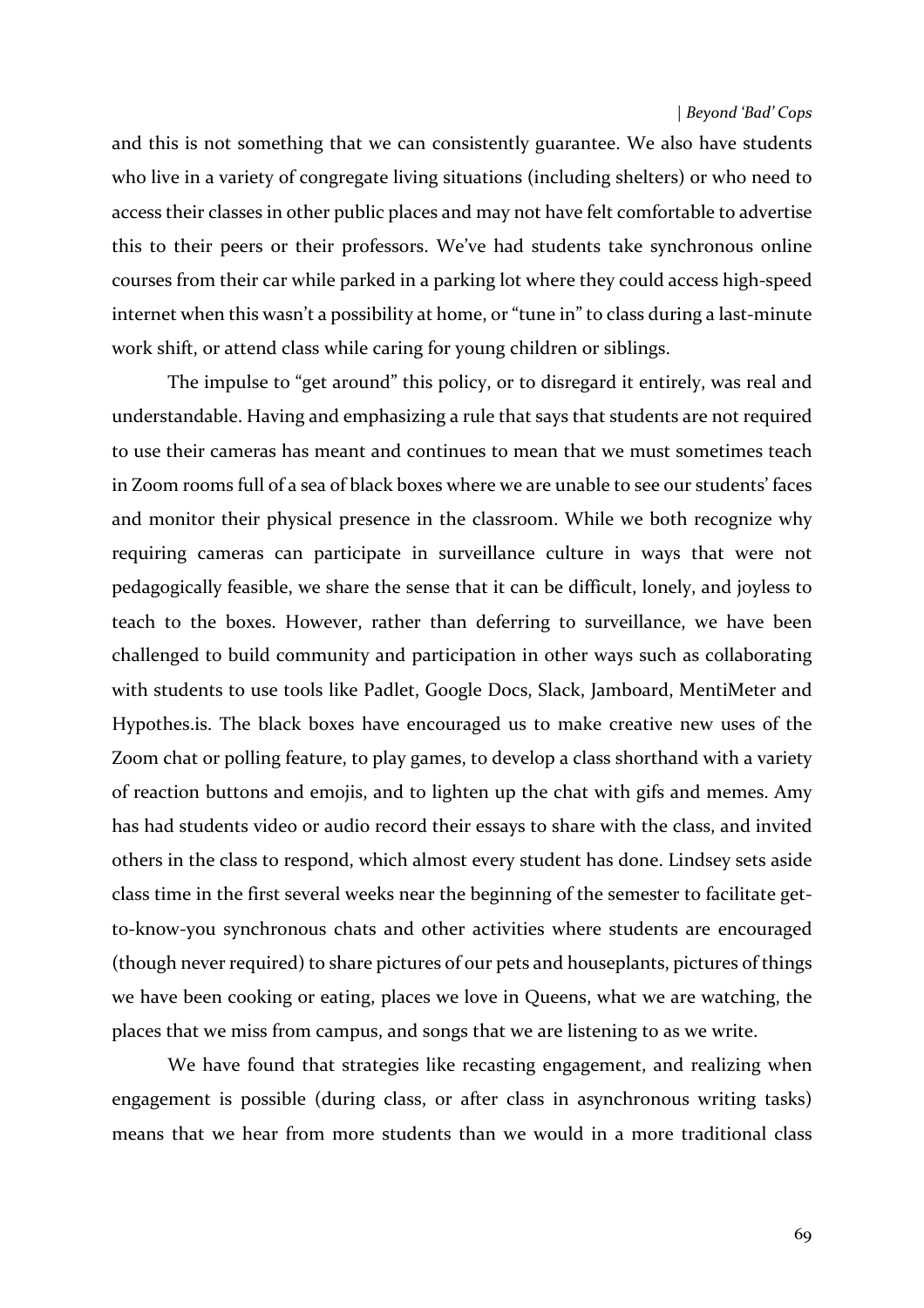discussion. Many times during class, students do not have their cameras on, but are writing their responses to one another in other spaces. Yet we recognize that this has required a mindshift in many ways. We have to resist feeling resentful about the silence, and create different, new, and similarly meaningful ways to invite students to engage in the class without surveilling them. These new ways of engagement do not *replace* the kind of face-to-face engagement that we are used to. However, they open new possibilities for engagement that would not have been possible with cameras: possibilities that have ultimately made both of us better teachers.

Curbing our own attachments to surveillance culture is difficult and vulnerable work. It can be hard to hear what students are trying to communicate to us about their lives and the conditions under which they are trying to successfully do school when they cheat, when they do not attend classes, or when our efforts to engage them fail. Sometimes, it is impossible to know whether students are telling us that their lives are complicated, or that they do not find value in the task that they are completing and that we tried to thoughtfully design. They might be telling us about something that is completely out of our control: that our class size is too big, that the resources that are provided to enable their academic success are insufficient, or that a required class doesn't feel that relevant to their life, despite our best efforts. Sometimes they are telling us that most of college feels like completing an arbitrary, endless series of disconnected tasks for unclear and uncertain rewards in a rapidly changing world. Students might be communicating that they do not understand something—or even that they are *indifferent* to understanding it—and because we are professors, what we are teaching is likely to be something that has brought great personal meaning to our own lives. Students might be telling us something about the trauma they have experienced in school, and their fear of more failure. They might be telling us something about our efficacy, our identity, or their disagreement with our deepest pedagogical beliefs.

We can acknowledge these difficulties and the pain and uncertainty that they can bring. However, we must also acknowledge that we will not impactfully address *any* of these concerns by monitoring and punishing students more: by communicating that we do not trust them, and that we expect that they will try to trick us, or that we are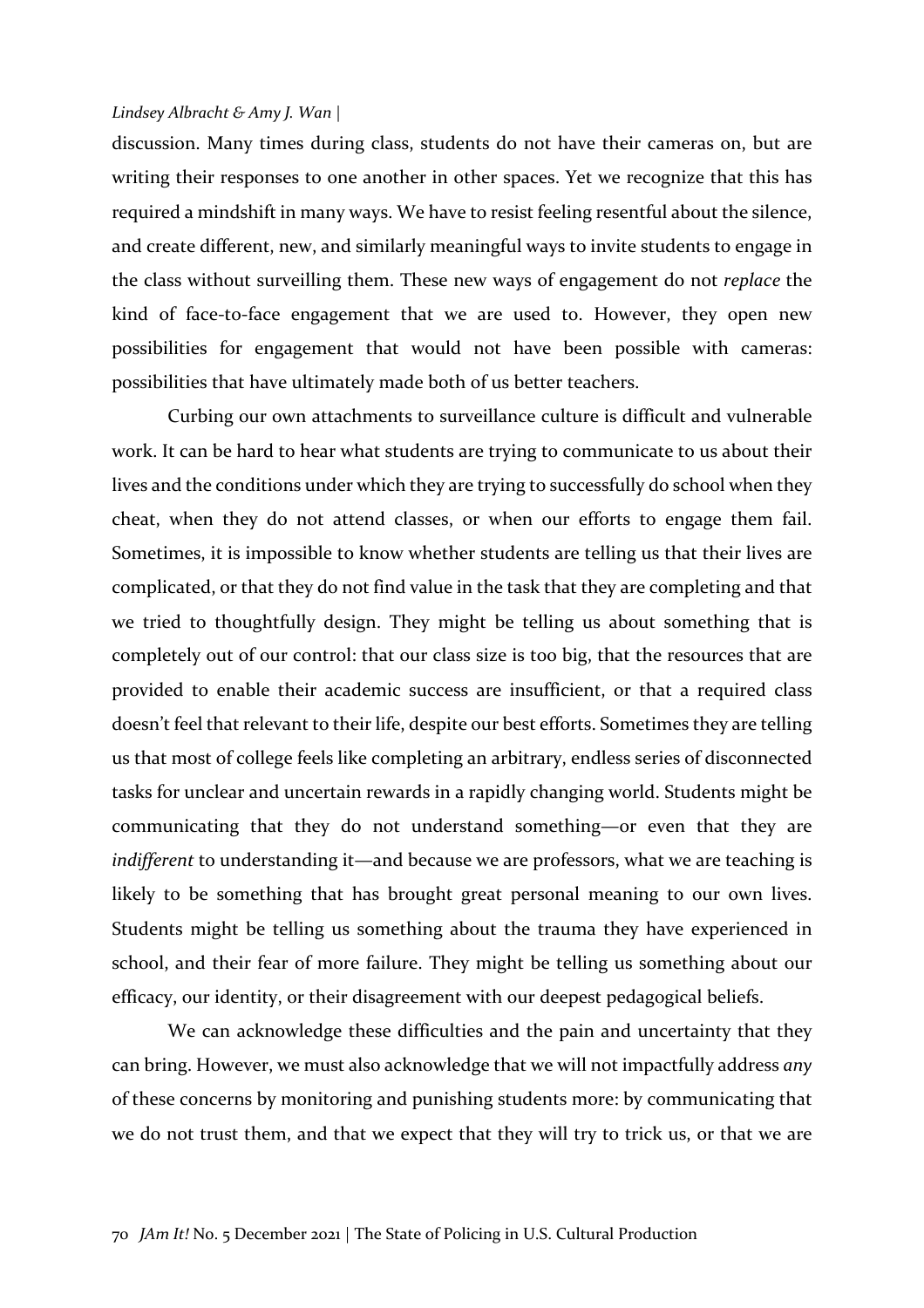their adversaries. Surveillance culture only makes it more difficult to build relationships based on trust and care, which are essential for the kind of deep learning that we want all of our students to do.

#### MOVING FORWARD WITHIN ENTRENCHED SYSTEMS OF SURVEILLANCE

Surveillance culture has yielded "solutions" to the real or imagined increase in academic dishonesty that often fails to function in the way that many professors and administrators intend. We encourage educators to consider how their own practices such as how they handle attendance, late papers, technology policies, and policies designed to encourage engagement or participation, how they deploy surveillance technologies, and how they teach students about the collection of their data—might participate in or resist surveillance culture. However, we must also make space to consider the larger structural conditions under which such surveillance-oriented practices feel necessary and entrenched. Sanctioning an individual instructor's rigid policy or practice without considering the entire system in which that practice was incubated can carry the suggestion that systemic transformation involves a process of rooting out the "bad apples," rather than rooting out what's harmful within the system itself: what incubates and feeds surveillance culture, and what makes it feel natural and inevitable.

Departmentally-mandated grading distributions, unjust labor conditions, a job market that went from bad to catastrophic during a global pandemic, austerity, and administrative pressures to "return to normal" under conditions which remain unsafe can further entrench the desire to use surveillance culture to solve problems. Paired with stock language on syllabi, the models that we all had as students, and a severe lack of institutional investment in faculty development opportunities it can become almost inevitable that we will use surveillance with students in the same ways it was used with us. Additionally, since approximately 50-75% of the faculty in the United States are contingent faculty members (Betensky, Kahn, Maisto, and Schaffer 2021), all or most pedagogical work that's beyond teaching from model materials and prior experiences becomes labor that vulnerable faculty are giving to the institution for free.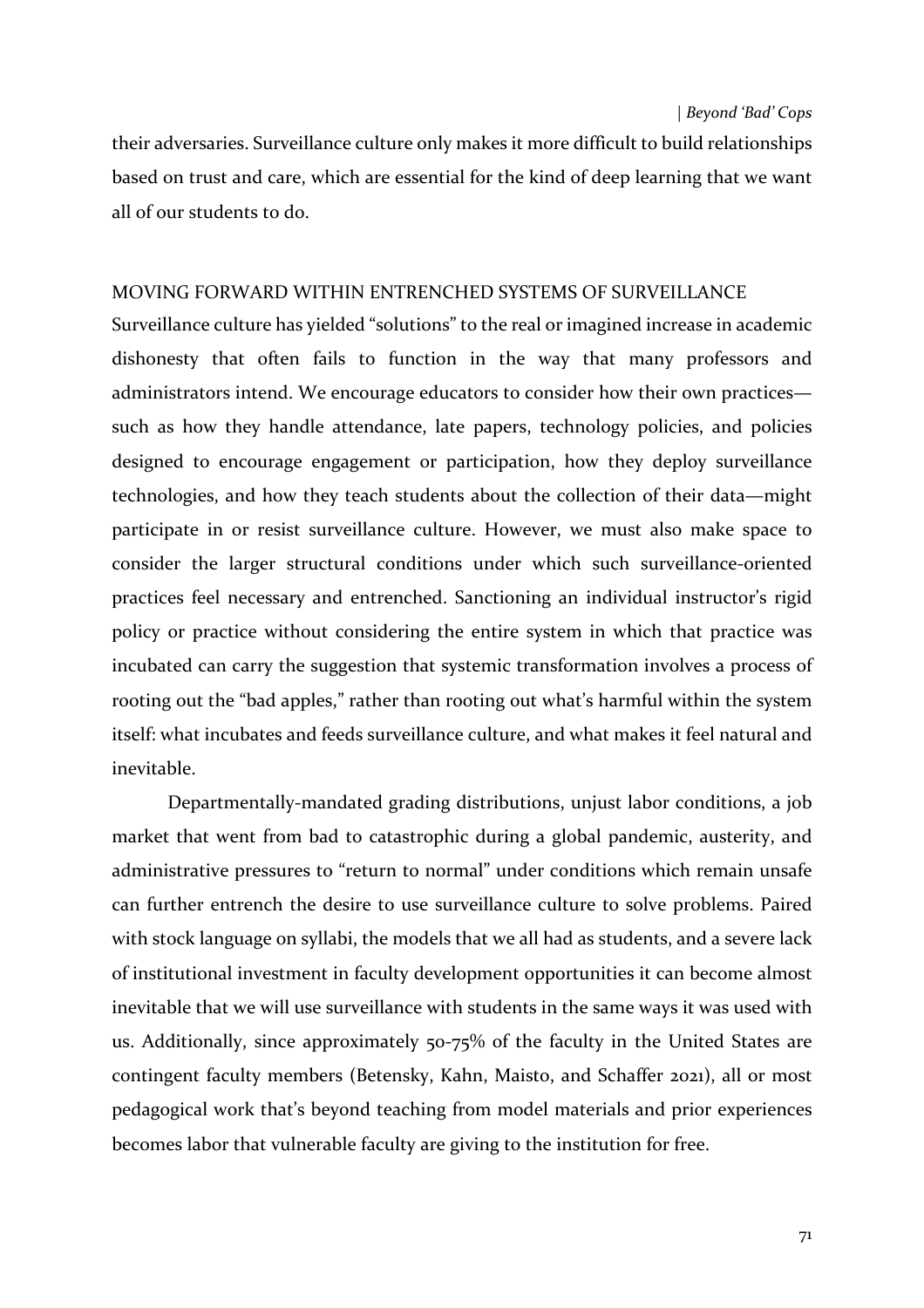Rather than using moments of crisis to further exacerbate surveillance culture, we can co-create classroom spaces where most of their students simply voluntarily appear, even in required classes. For example, we can design policies and practices that honor students' humanity and privacy while also challenging them; we can resist surveillance technologies, or help students to use and understand them more thoughtfully, and examine our inherited materials; we can remember how moments of crisis can make surveillance seem logical, inevitable, and even the most sensible option, and know that it is particularly important to resist plagiarism panics in these moments of change. We should do these things with compassion toward individual people, and with an acknowledgement that actions happen within systems that individuals do not necessarily create, control, or transform alone. Ultimately, these individual actions must be paired with adequate ongoing professional development support, fair wages for our contingent peers, solid student support services, and ongoing political education. When faculty are adequately supported and challenged to consider how "automatic" practices in their pedagogy might reflect values that they might not actually share, or communicate with students in ways that they might not actually intend, the space for other possibilities emerges. Combatting surveillance culture is possible.

#### BIBLIOGRAPHY

American Association of University Professors. 1960. "Student Cheating*.*" *AAUP Bulletin* 46 (4):383-384.

Beck, Estee. 2016. "Writing Educator Responsibilities for Discussing the History and Practice of Surveillance and Privacy in Writing Classrooms." *Kairos: A Journal of Rhetoric, Technology, and Pedagogy 20 (2).* https://kairos.technorhetoric.net/20.2/topoi/beck-et-al/beck.html (Accessed October  $(4, 2021)$ .

Betensky, Carolyn, Seth Kahn, Maria Maisto, and Talia Schaffer. 2018. "Common Good, Not Common Despair." *Profession*. https://profession.mla.org/common-good-notcommon-despair/.(Accessed October 6, 2021)

Blackboard. (n.d.) "Blackboard Analytics for Learn." . https://www.blackboard.com/teaching-learning/data-and-analytics/analytics-forlearn. (Accessed October 19, 2021).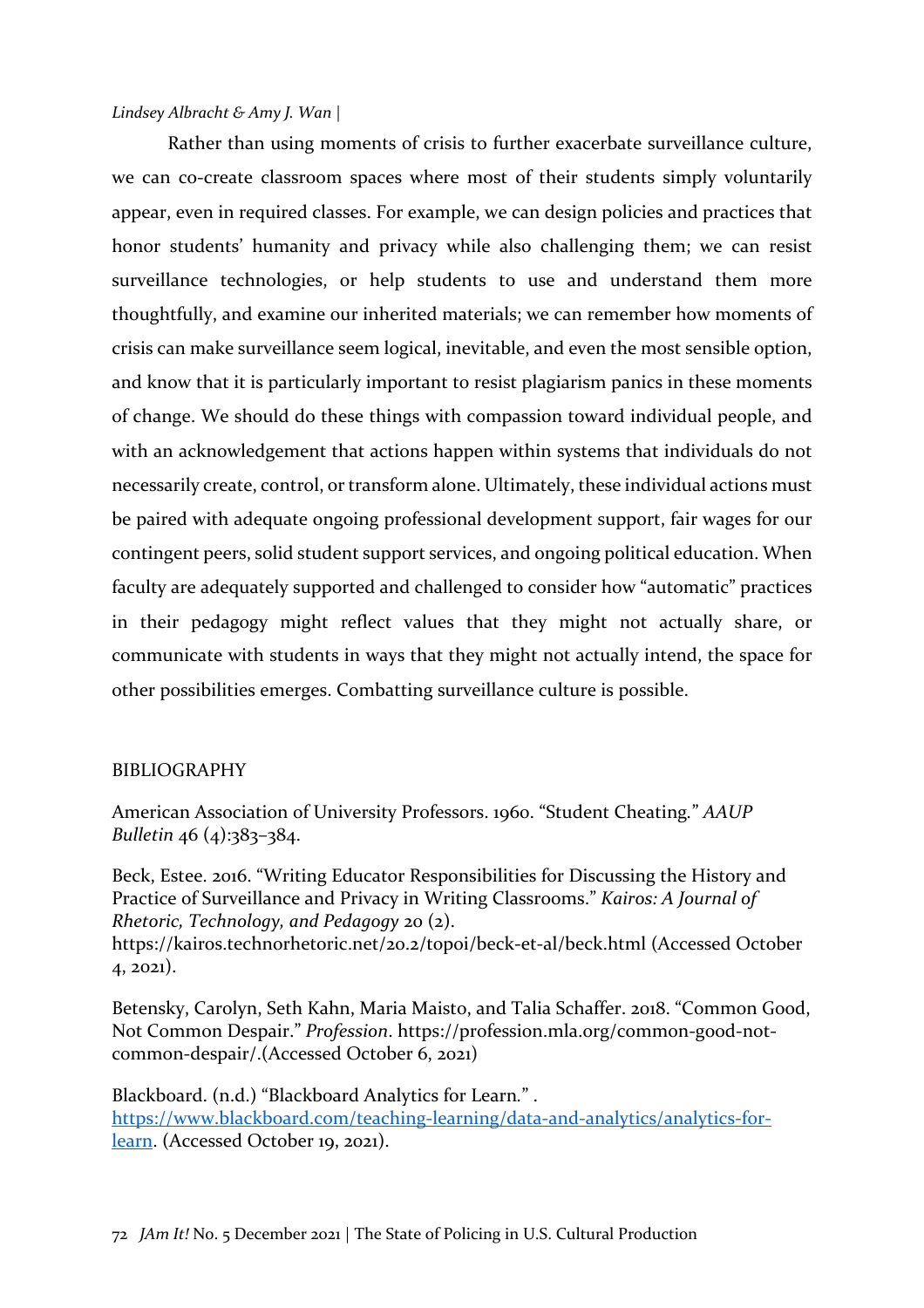Bowers, William. 1968. "Normative Constraints on Deviant Behavior in the College Context." *Sociometry* 31:370–85.

\_\_\_\_\_\_\_. 1964. "Student Dishonesty and Its Control in College." New York: Columbia University.

Carter, Thomas M. 1928. "What College Students Think with Respect to Cheating in Examination." The Phi Delta Kappan 11 (1):3-10.

Chambers, Mary-Lynn. 2016. *Pedagogy and Practice: A Multi-Modal Approach for a Multi-Ethnic Online Classroom.* Champaign (IL): Common Ground Publishing.

Chen, Aron. 2020. "COVID-19 Ouarantine Makes It Easier to Cheat in Exams in China." PingWest, April 12. https://en.pingwest.com/a/6376. (Accessed October 19, 2021).

Daniels, Edgar F. 1960. "The Dishonest Term Paper." *College English* 21 (7):403-5.

Doyle, Lillian and Marie Foote. 1925. "The Pledge as an Instrument to Secure Honesty in Examinations." *Peabody Journal of Education* 3 (2):79-84.

Duin, Ann Hill and Jason Tham. 2020. "The Current State of Analytics: Implications for Learning Management System (LMS) Use in Writing Pedagogy." Computers and *Composition* 55 (1):1-23.

Gillentine, Flora Myers. 1937. "Why Do College Students Cheat?" *Peabody Journal of Education* 15 (1):15-17.

Hawkins, Frederick. 1932. "The Battle Against Cheating." The School Review 40  $(10):781-86.$ 

Heitzeg, Nancy A. 2009. "Education or Incarceration: Zero Tolerance Policies and the School to Prison Pipeline." Forum on Public Policy:1-21.

Hetherington, E. Mavis, and Solomon E. Feldman. 1964. "College Cheating As a Function of Subject and Situational Variables." *Journal of Educational Psychology* 55  $(4):212-18.$ 

Howard, Rebecca Moore. 2001. "Forget About Policing Plagiarism. Just Teach." The *Chronicle of Higher Education*, November 16.

https://www.chronicle.com/article/forget-about-policing-plagiarism-just-teach/. (Accessed October 19, 2021).

Kim, Dongbin and John L. Rury. 2007. "The Changing Profile of College Access: The Truman Commission and Enrollment Patterns in the Postwar Era." *History of Education Quarterly* 47 (3):302–27.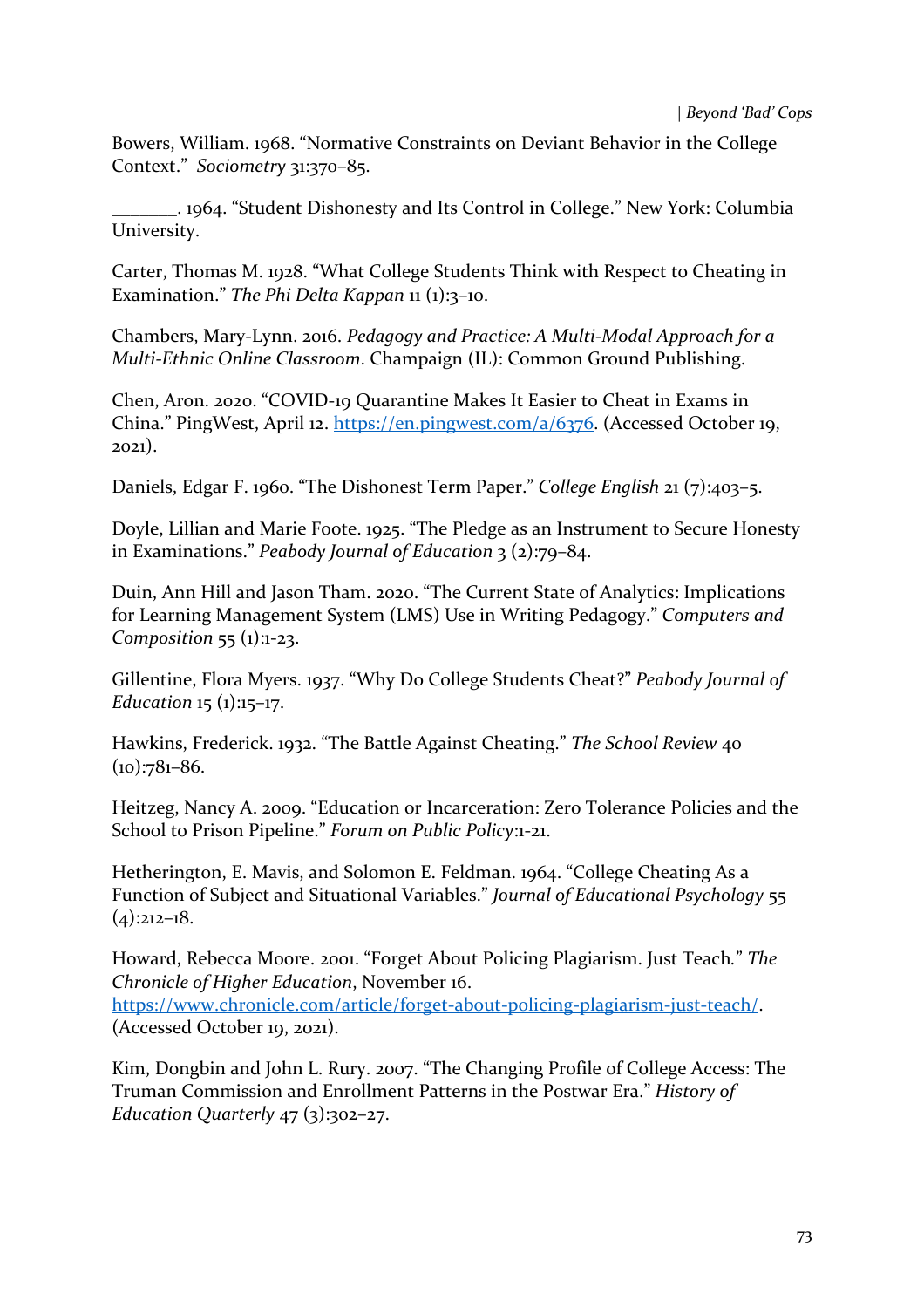Kuhn, Bertha M. 1957. "Perspective on Plagiarism." College Composition and *Communication* 8 (4):251–53.

Lancaster, Thomas and Codrin Cotarlan. 2021. "Contract Cheating by STEM Students Through a File Sharing Website: A COVID-19 Pandemic Perspective." *International Journal for Educational Integrity* 17 (1). doi: <u>10.1007/s40979-021-00070-0</u>.

Loeb, Lea. 2021. "Cal State LA was Caught in a Large-Scale Cheating Scandal, but It's Not Alone. XPress Newspaper, March 30. https://goldengatexpress.org/97004/campus/cal-state-la-was-caught-in-a-large-scalecheating-scandal-but-its-not-alone/. (Accessed October 19, 2021).

Medovoi, Leerom. 2005. *Rebels: Youth and the Cold War Origins of Identity*. Durham: Duke University Press.

Moro, Jeffrey. 2020. "Against Cop Shit." JeffreyMoro.com, February 13. https://jeffreymoro.com/blog/2020-02-13-against-cop-shit/. (Accessed October 19, 2021).

Morris, Sean Michael and Jesse Stommel. 2017. "A Guide For Resisting EdTech." *Hybrid Pedagogy*, June 15. https://hybridpedagogy.org/resisting-edtech/. (Accessed October 19, 2021).

Mott-Smith, Jennifer. 2017. "Bad Idea About Writing: Plagiarism Deserves To Be Punished." Inside Higher Education, May 3. https://www.insidehighered.com/views/2017/05/23/why-plagiarism-not-necessarilydeceitful-or-deserving-censure-essay. (Accessed October 19, 2021).

NAACP. 2005. "Interrupting the School to Prison Pipe-line." Washington DC.

O'Neil, Cathy. 2016. *Weapons of Math Destruction: How Big Data Increases Inequality* and Threatens Democracy. New York: Crown.

Patil, Anushka and Jonah Engel Bromwich. 2020. "How It Feels When Software Watches You Take Tests." The New York Times, September 29. https://www.nytimes.com/2020/09/29/style/testing-schools-proctorio.html. (Accessed November 12, 2021).

Price, Margaret. 2002. "Beyond 'Gotcha!': Situating Plagiarism in Policy and Pedagogy." *College Composition and Communication* 54 (1):88–115. https://doi.org/10.2307/1512103

Reaves, Brian A. 2015. Campus Law Enforcement, 2011-12. Washington, DC: The Bureau of Justice Statistics of the U.S. Department of Justice.

Salem, Richard G., and William J. Bowers. 1970. "Severity of Formal Sanctions as a Deterrent to Deviant Behavior." *Law & Society Review* 5 (1):21-40.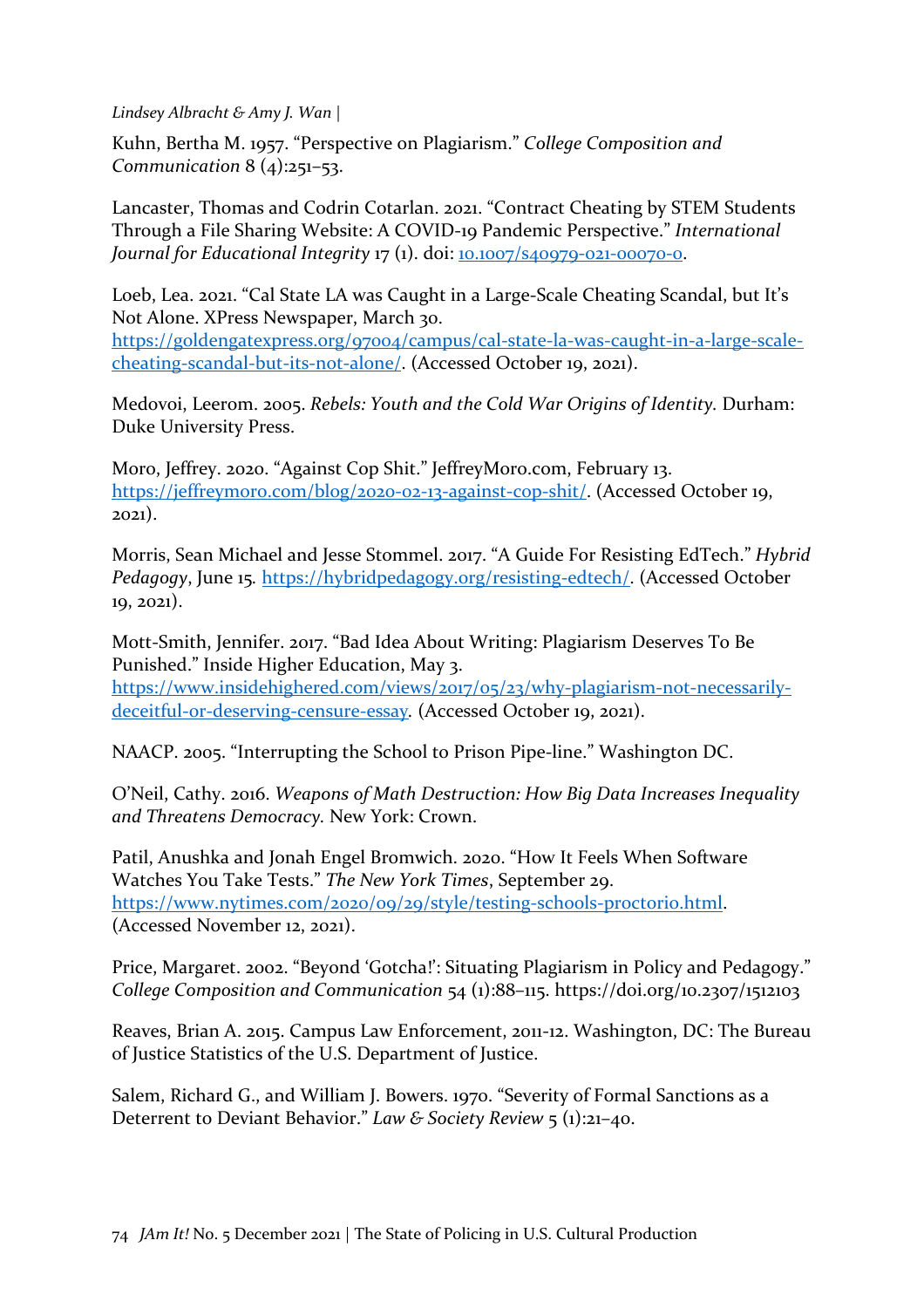Satheesan, Akash. "Protario's Facial Recognition Is Racist." https://proctor.ninja/proctorios-facial-recognition-is-racist. (Accessed November 12, 2021).

Sawyer, Wendy. 2017. "How Much Do Incarcerated People Earn In Each State?" Prison Policy Initiative, April 10. https://www.prisonpolicy.org/blog/2017/04/10/wages/. (Accessed November 23, 2021).

Schorn, Susan. 2007. "Parallel Plagiarism Detection Test of TurnItIn, SafeAssign, and Google: Preliminary Results." Austin (TX): University of Texas at Austin. https://www.insidehighered.com/sites/default/server\_files/files/2007PlagTest.pdf. (Accessed October 19, 2021).

Schorn, Susan. 2016. "Cheating Students: How Plagiarism Detection Software Defrauds Learners and Teachers." Paper presented at the Council of Writing Program Administrators Conference, Raleigh, North Carolina, July 14-17.

Sellers, Savannah. 2021. "College Students Discuss Cheating During the Pandemic." https://www.today.com/video/college-students-discuss-cheating-during-thepandemic-108961861773. (Accessed October 19, 2021).

Stavisky, Leonard Price. 1973. "Term Paper 'Mills,' Academic Plagiarism, and State Regulation." *Political Science Quarterly* 88 (3):445–461.

Steininger, M, R.E. Johnson, and D.K. Kirts. 1964. "Cheating on College Examinations as a Function of Situationally Aroused Anxiety and Hostility." *Journal of Educational Psychology* 55 (6):317–24.

"Term Paper Companies and the Constitution." 1974. *Duke Law Journal* 1973 (6):1275– 1317.

Top 15 Misconceptions About TurnItIn.com. 2013. TurnItIn.com, May 23. https://www.turnitin.com/blog/top-15-misconceptions-about-turnitin. (Accessed October 19, 2021).

Trachtenberg, Stephen Joel. 1972. "What Happened to the Buffalo?" *Change* 4 (8):45– 47.

TurnItIn.Com Homepage. 2000. Internet Archive, October 18. https://web.archive.org/web/20001018220601/http://www.turnitin.com:80/. (Accessed October 19, 2021).

Vie, Stephanie. 2013. "A Pedagogy of Resistance Toward Plagiarism Detection Technologies." *Computers and Composition* 30 (1):3–15.

Watson, Joe. 2016. "Corporations, Colleges and Cities Dump Private Prison Stock." *Prison Legal News*, Oct. 3.